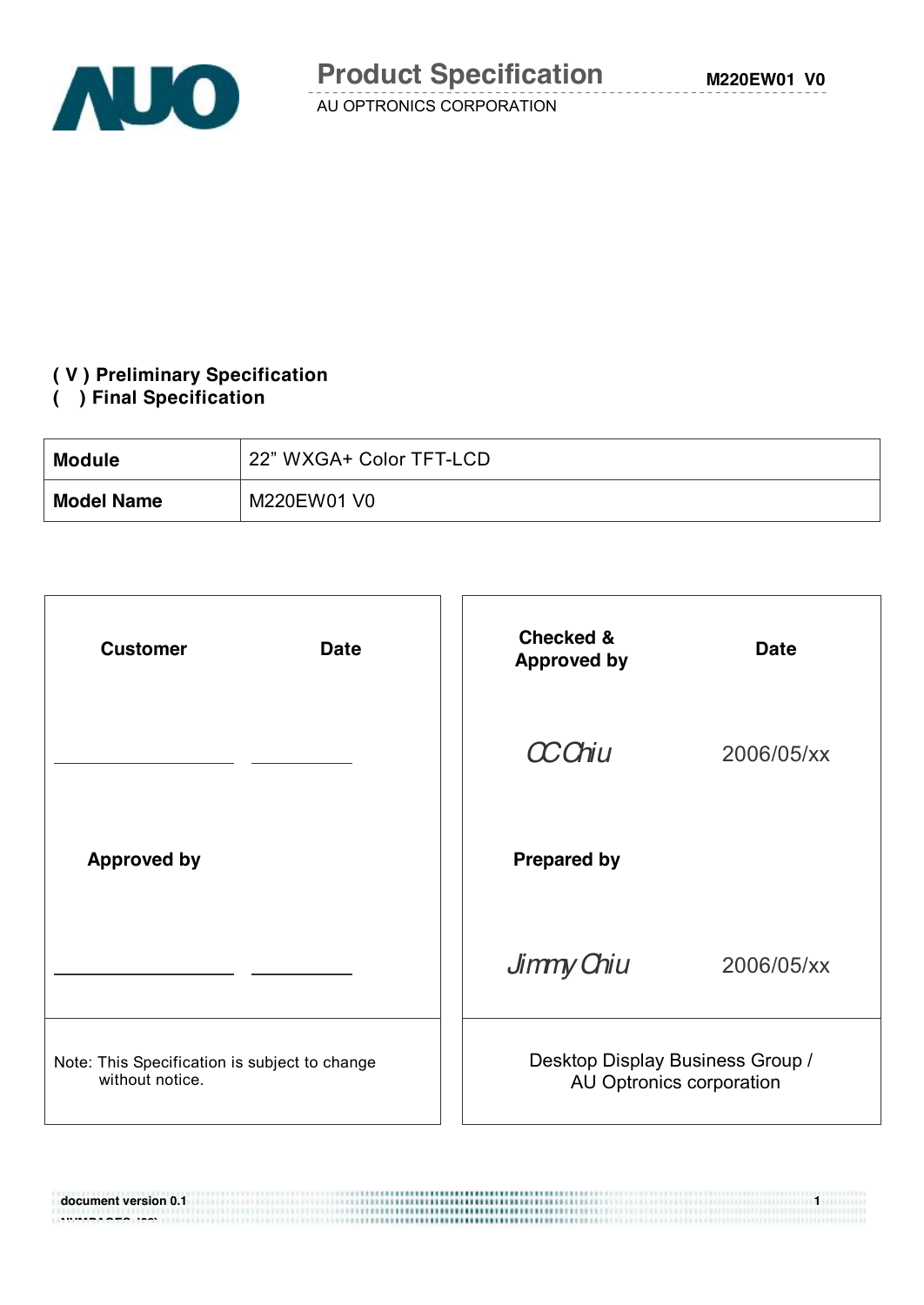

# **Contents**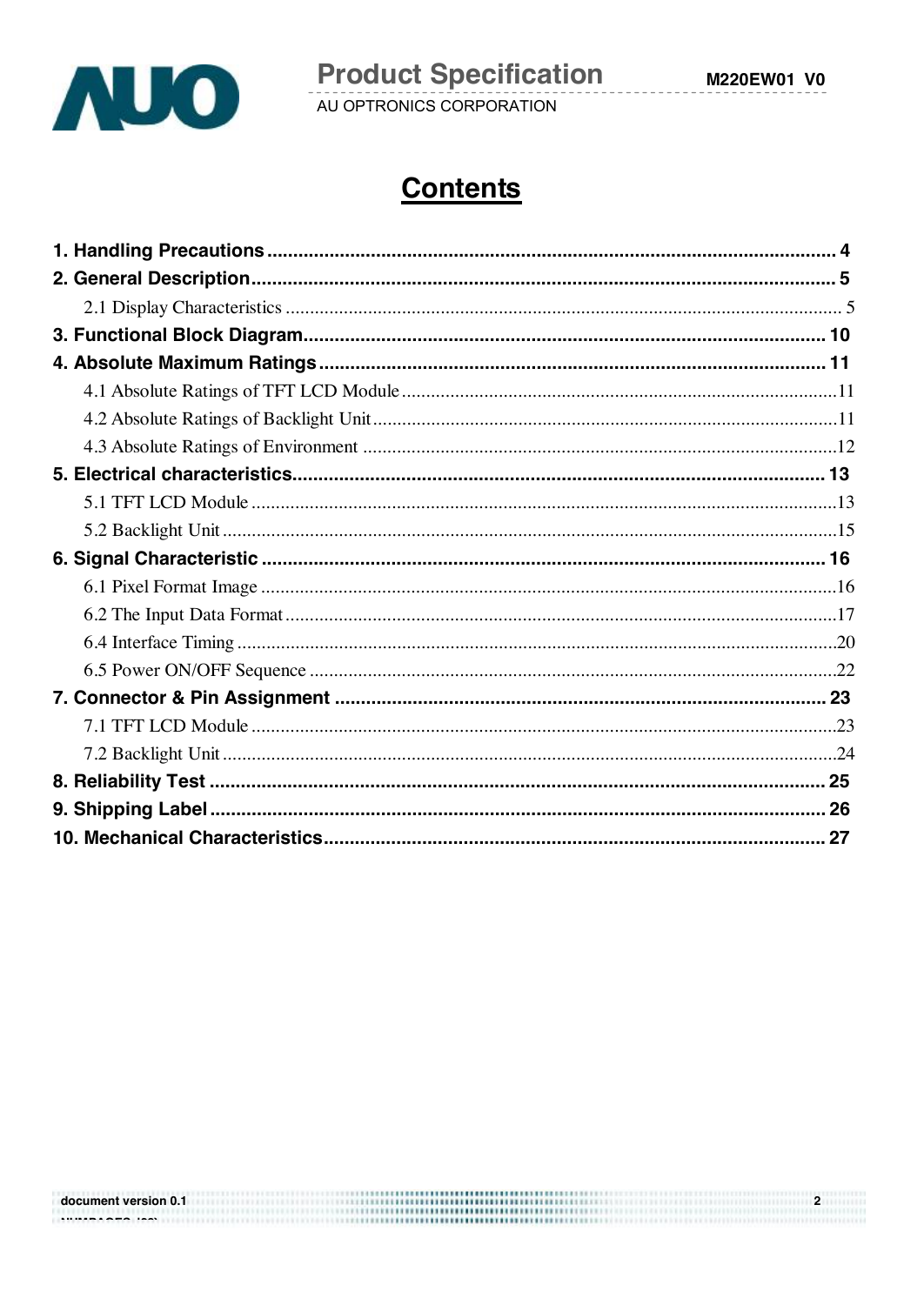

#### **Record of Revision**

|     | <b>Version and</b><br><b>Date</b> | Page | Old description            | <b>New Description</b> | Remark |
|-----|-----------------------------------|------|----------------------------|------------------------|--------|
| 0.1 | 2006/04/28                        | All  | First Edition for Customer | All                    |        |
|     |                                   |      |                            |                        |        |
|     |                                   |      |                            |                        |        |
|     |                                   |      |                            |                        |        |
|     |                                   |      |                            |                        |        |
|     |                                   |      |                            |                        |        |
|     |                                   |      |                            |                        |        |
|     |                                   |      |                            |                        |        |
|     |                                   |      |                            |                        |        |
|     |                                   |      |                            |                        |        |

document version 0.1 **and 1.1 and 1.1 and 1.1 and 1.1 and 1.2 and 1.3 and 1.4 and 1.4 and 1.4 and 1.4 and 1.4 a NUMPAGES |29}**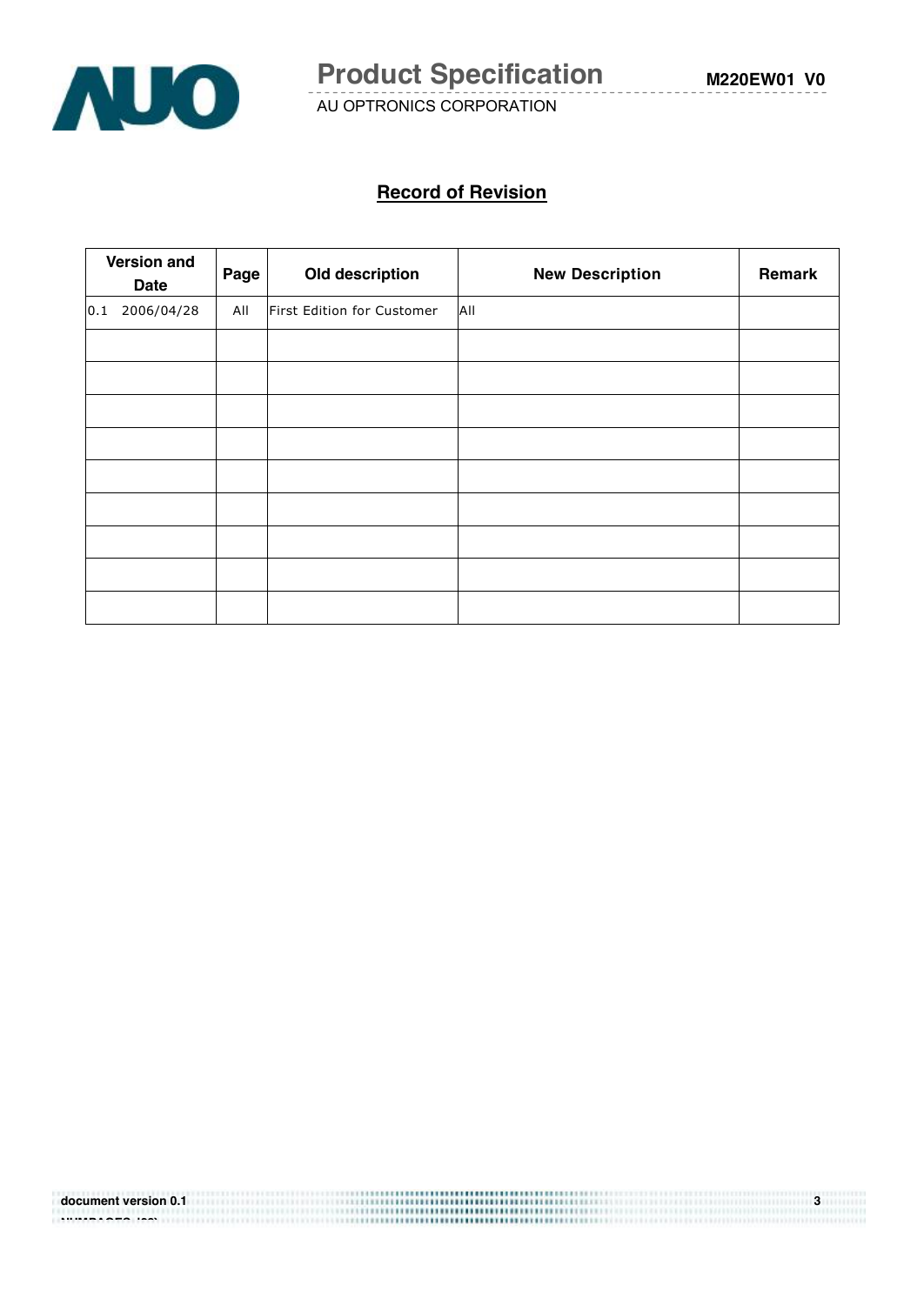### **1. Handling Precautions**

- 1) Since front polarizer is easily damaged, pay attention not to scratch it.
- 2) Be sure to turn off power supply when inserting or disconnecting from input connector.
- 3) Wipe off water drop immediately. Long contact with water may cause discoloration or spots.
- 4) When the panel surface is soiled, wipe it with absorbent cotton or other soft cloth.
- 5) Since the panel is made of glass, it may break or crack if dropped or bumped on hard surface.
- 6) Since CMOS LSI is used in this module, take care of static electricity and insure human earth when handling.
- 7) Do not open or modify the Module Assembly.
- 8) Do not press the reflector sheet at the back of the module to any directions.
- 9) In case if a Module has to be put back into the packing container slot after once it was taken out from the container, do not press the center of the CCFL reflector edge. Instead, press at the far ends of the CCFL Reflector edge softly. Otherwise the TFT Module may be damaged.
- 10) At the insertion or removal of the Signal Interface Connector, be sure not to rotate nor tilt the Interface Connector of the TFT Module.
- 11)After installation of the TFT Module into an enclosure, do not twist nor bend the TFT Module even momentary. At designing the enclosure, it should be taken into consideration that no bending/twisting forces are applied to the TFT Module from outside. Otherwise the TFT Module may be damaged.
- 12) Cold cathode fluorescent lamp in LCD contains a small amount of mercury. Please follow local ordinances or regulations for disposal.
- 13) Small amount of materials having no flammability grade is used in the LCD module. The LCD module should be supplied by power complied with requirements of Limited Power Source (IEC60950 or UL1950), or be applied exemption.
- 14) The LCD module is designed so that the CCFL in it is supplied by Limited Current Circuit (IEC60950 or UL1950). Do not connect the CCFL in Hazardous Voltage Circuit.

**NUMPAGES |29}**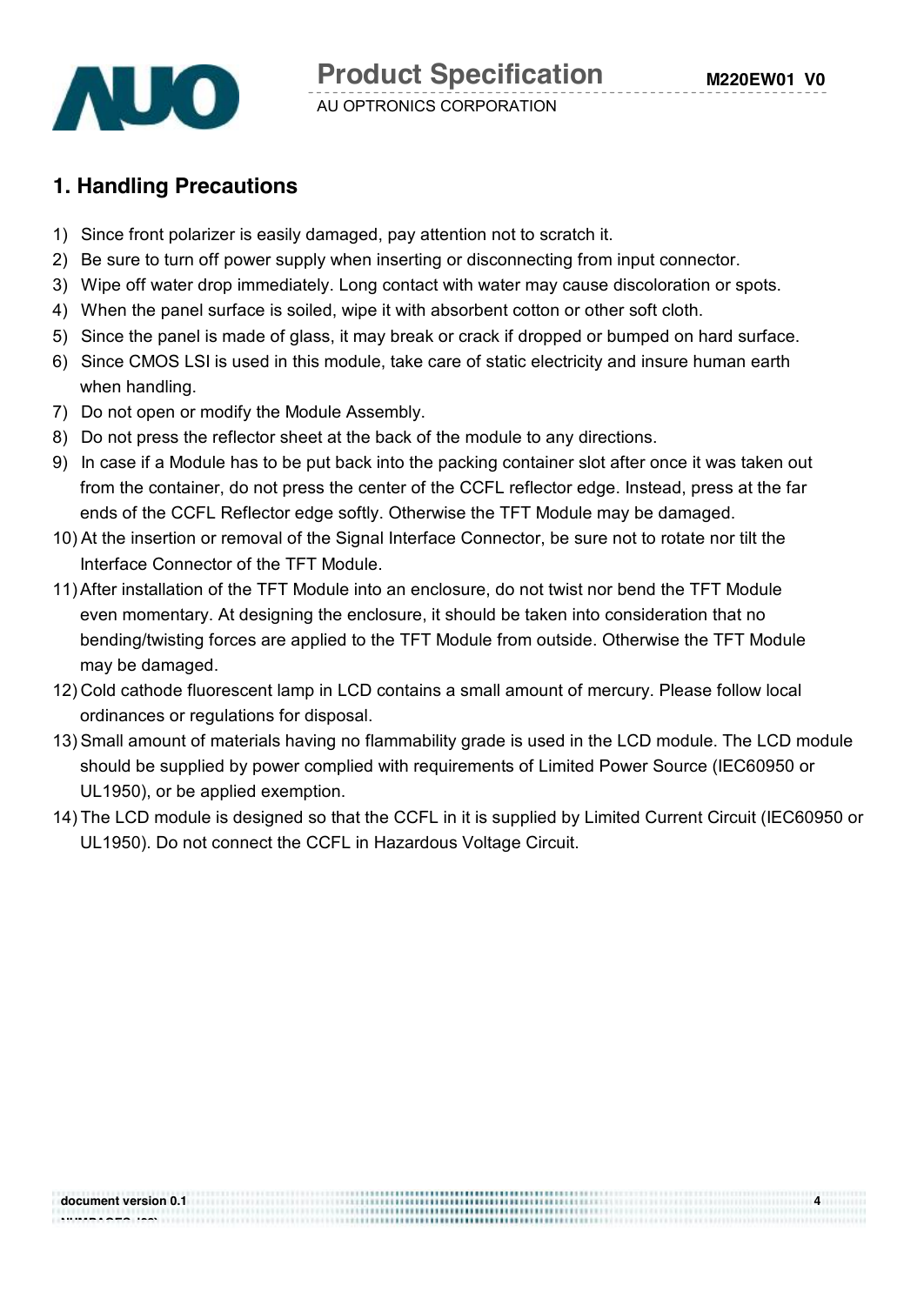

.

AU OPTRONICS CORPORATION

### **2. General Description**

This specification applies to the 22 inch-wide Color TFT-LCD Module M220EW01.

The display supports the WSXGA+ (1680(H) x 1050(V)) screen format and 16.7M colors. All input signals are 2 Channel LVDS interface compatible.

This module does not contain an inverter card for backlight.

### **2.1 Display Characteristics**

The following items are characteristics summary on the table under 25 ℃ condition:

| <b>Items</b>                                                | Unit                                | <b>Specifications</b>               |       |
|-------------------------------------------------------------|-------------------------------------|-------------------------------------|-------|
| <b>Active Area</b>                                          | [mm]                                | 473.76 (H) x 296.1(V)               |       |
| Pixels H x V                                                |                                     | 1680x3(RGB) x 1050                  |       |
| <b>Pixel Pitch</b>                                          | [mm]                                | 0.282x 0.282                        |       |
| <b>Pixel Arrangement</b>                                    |                                     | R.G.B. Vertical Stripe              |       |
| Display Mode                                                |                                     | TN Mode, Normally White             |       |
| <b>White Luminance</b>                                      | $\lceil$ cd/m <sup>2</sup> $\rceil$ | 300 cd/m2 @ 7.0mA<br>(Typ)          |       |
| <b>Contrast Ratio</b>                                       |                                     | 1000:1 (Typ)                        |       |
| <b>Optical ResponseTime</b>                                 | [msec]                              | 5 (Typ, on/off)                     |       |
| <b>Color Saturation</b>                                     |                                     | <b>72% NTSC</b>                     |       |
| Nominal Input Voltage VDD                                   | [Volt]                              | $+5.0V$                             |       |
| <b>Power Consumption</b><br>(VDD line + CCFL line)          | [Watt]                              | <b>TBD</b>                          |       |
| Weight                                                      | [Grams]                             | <b>TBD</b>                          | Note1 |
| Physical Size (H x V x D)                                   | [mm]                                | 493.7(W) x 320.1(H) x 16.5(D) (Typ) |       |
| <b>Electrical Interface</b>                                 |                                     | <b>Dual Channel LVDS</b>            |       |
| <b>Support Colors</b>                                       |                                     | 16.7M colors (RGB 8-bits)           |       |
| <b>Temperature Range</b><br>Operating<br>Storage (Shipping) | $\Gamma^{\circ}$ Cl<br>[°C]         | 0 to $+50$<br>$-20$ to $+60$        |       |
| <b>Surface Treatment</b>                                    |                                     | Hard-coating (3H), Non-glare type   |       |
| <b>RoHS Compliance</b>                                      |                                     | <b>RoHS Compliance</b>              |       |

**Note1:** 3000 gm (Max)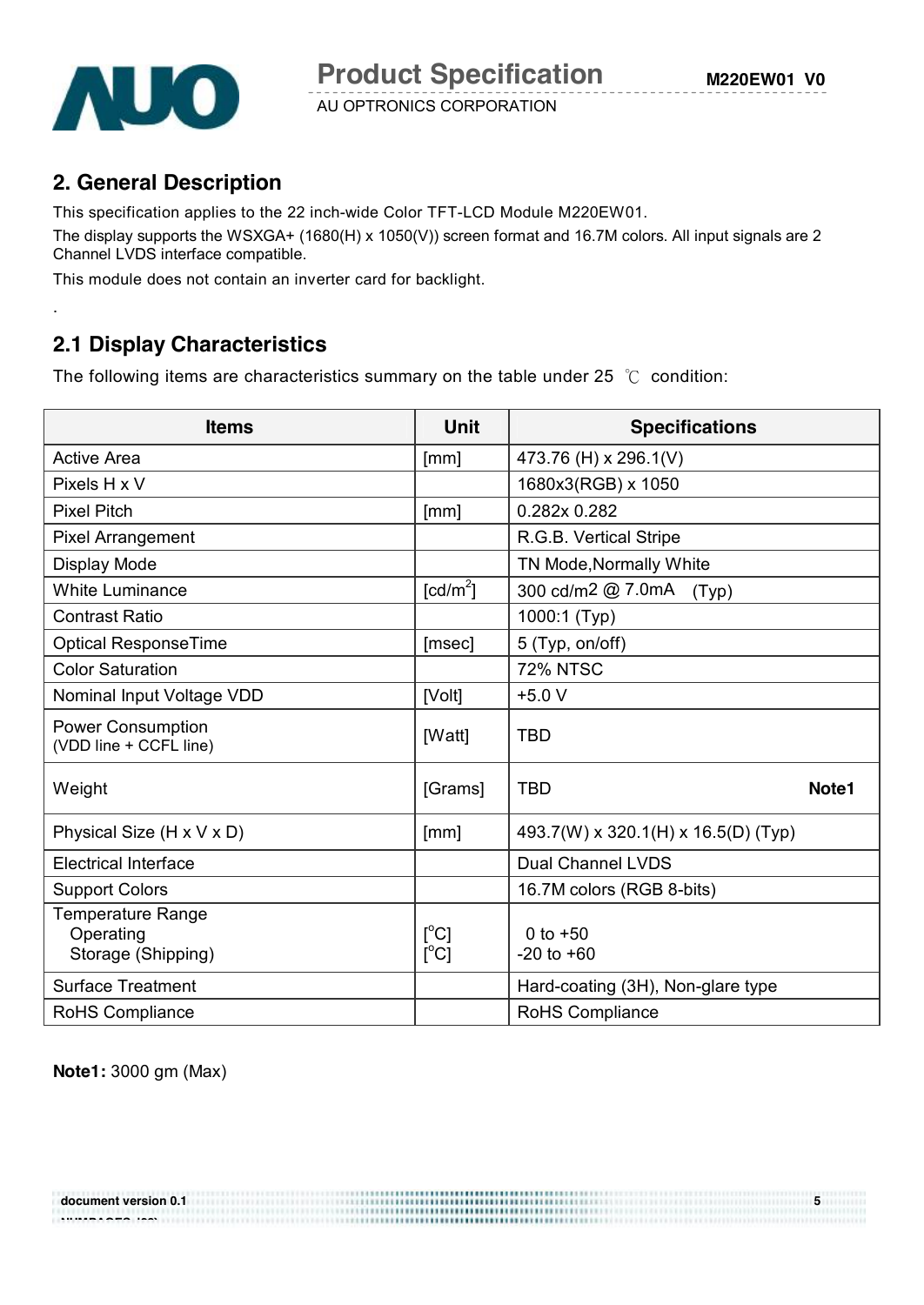

### **2.2 Optical Characteristics**

The optical characteristics are measured under stable conditions at 25℃ (Room Temperature):

| Item                                       | <b>Unit</b>          | <b>Conditions</b>                                     | Min.                         | Typ.                     | Max.                     | <b>Note</b>    |  |
|--------------------------------------------|----------------------|-------------------------------------------------------|------------------------------|--------------------------|--------------------------|----------------|--|
|                                            |                      | Horizontal<br>(Right)+ (Left)<br>$CR = 10$            | 160                          | 170                      | $\blacksquare$           | 1              |  |
| <b>Viewing Angle</b>                       | [degree]             | Vertical<br>$(Up) + (Down)$<br>$CR = 10$              | 150                          | 160                      |                          |                |  |
| <b>Luminance Uniformity</b>                | [%]                  | 9 Points                                              | 75                           | 80                       | $\blacksquare$           | 2, 3           |  |
|                                            |                      | <b>Rising</b>                                         |                              | 3.6                      | 5.7                      |                |  |
| <b>Optical Response Time</b>               | [msec]               | Falling                                               |                              | 1.4                      | 2.3                      | 4, 6           |  |
|                                            |                      | Rising + Falling                                      | $\qquad \qquad \blacksquare$ | 5                        | $\, 8$                   |                |  |
|                                            |                      | Red x                                                 | 0.616                        | 0.646                    | 0.676                    |                |  |
|                                            |                      | Red y                                                 | 0.309                        | 0.339                    | 0.369                    |                |  |
|                                            |                      | Green x                                               | 0.260                        | 0.290                    | 0.320                    |                |  |
| Color / Chromaticity<br>Coordinates        |                      | Green y<br>0.573<br>0.603<br>Blue x<br>0.115<br>0.145 |                              |                          | 0.633                    | $\overline{4}$ |  |
| (CIE 1931)                                 |                      |                                                       |                              | 0.175                    |                          |                |  |
|                                            |                      | Blue y                                                | 0.035                        | 0.065                    | 0.095                    |                |  |
|                                            |                      | White x                                               | 0.283                        | 0.313                    | 0.343                    |                |  |
|                                            |                      | White y                                               | 0.299                        | 0.329                    | 0.359                    |                |  |
| <b>White Luminance</b><br>(At CCFL= 7.0mA) | [cd/m <sup>2</sup> ] |                                                       | 250                          | 300                      | $\blacksquare$           | $\overline{4}$ |  |
| <b>Contrast Ratio</b>                      |                      | <b>Normal Direction</b>                               | 800                          | 1000                     | $\overline{\phantom{a}}$ | $\overline{4}$ |  |
| Cross Talk (At 75Hz)                       | [%]                  |                                                       | $\blacksquare$               | $\overline{\phantom{a}}$ | 1.5                      | 5              |  |
| Flicker                                    | [dB]                 |                                                       |                              |                          | $-20$                    | $\overline{7}$ |  |

Optical Equipment: BM-5A, BM-7, PR880, or equivalent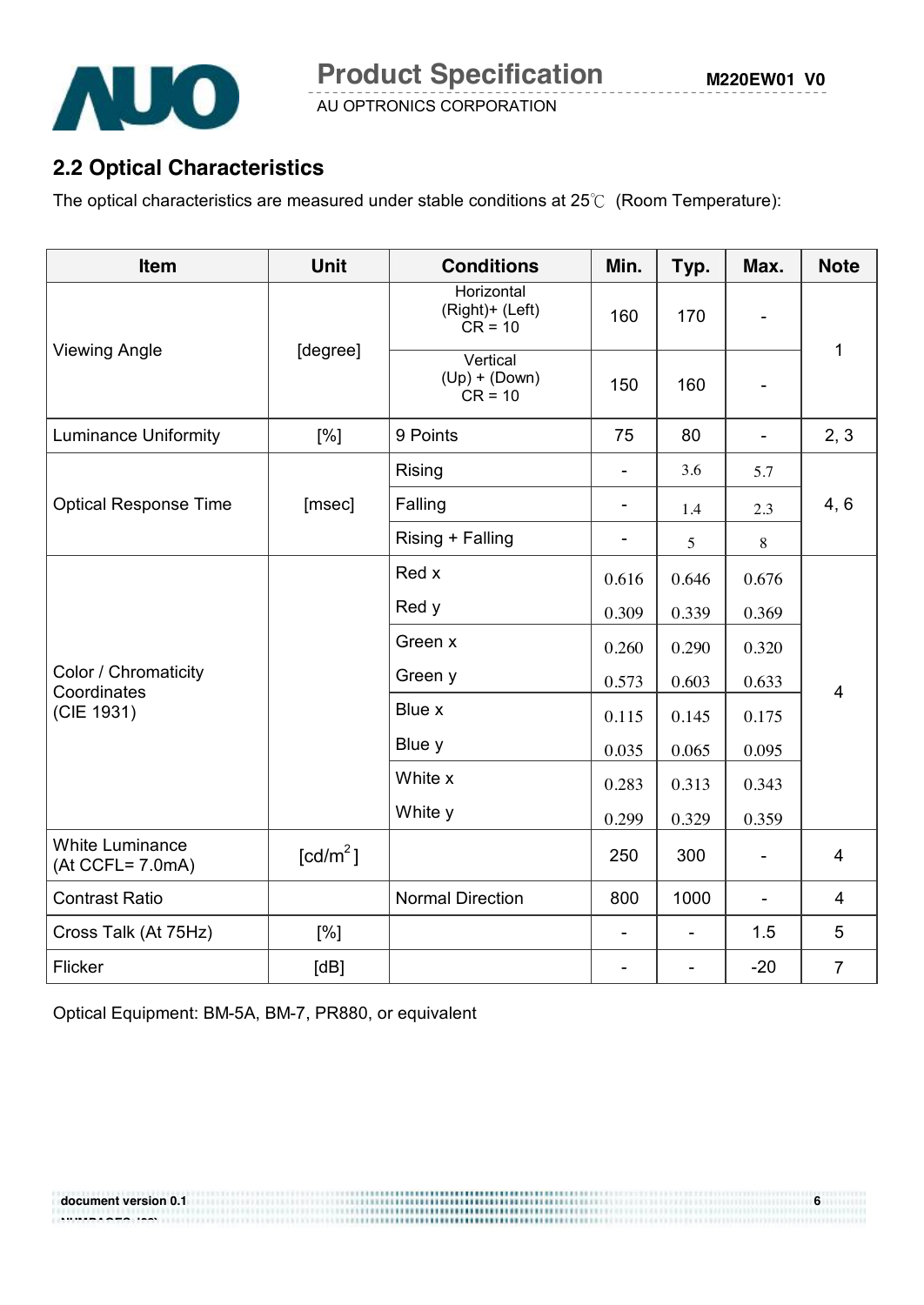## **Product Specification**



AU OPTRONICS CORPORATION

#### **Note 1:** Definition of viewing angle*:* measured by **ELDIM (EZContrast 88)**

Viewing angle is the measurement of contrast ratio  $\geq$  10, at the screen center, over a 180 $^{\circ}$  horizontal and 180° vertical range (off-normal viewing angles). The 180° viewing angle range is broken down as follows; 90° ( $\theta$ ) horizontal left and right and 90° ( $\Phi$ ) vertical, high (up) and low (down). The measurement direction is typically perpendicular to the display surface with the screen rotated about its center to develop the desired measurement viewing angle.



**Note 2:** 9 points position



**Note 3:** The luminance uniformity of 9 points is defined by dividing the maximum luminance values by the minimum test point luminance

Minimum Luminance of 9 points

 $\delta$  wg =

Maximum Luminance of 9 points

**document version 0.1** *document version* 0.1 *ndustries ndustries* **<b>***ndustries ndustries ndustries ndustries* **<b>***ndustries ndustries* **<b>***ndustries ndustries ndustries* **<b>***ndustries ndustrie* **NUMPAGES |29}**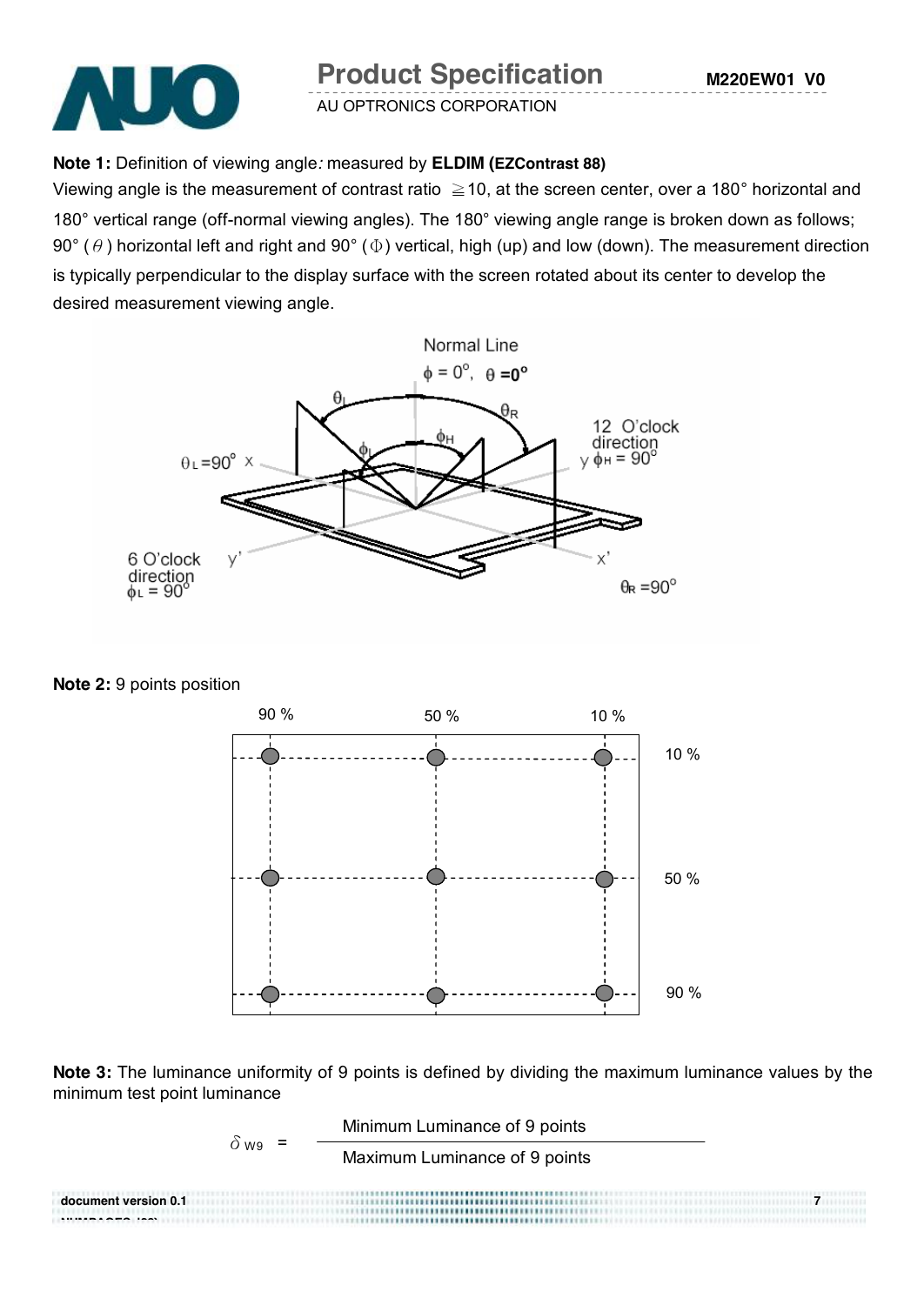

**Note 4:** Measurement method

The LCD module should be stabilized at given temperature for 30 minutes to avoid abrupt temperature change during measuring. In order to stabilize the luminance, the measurement should be executed after lighting Backlight for 30 minutes in a stable, windless and dark room.



**Note 5:** Definition of Cross Talk (CT)  $CT = | YB - YA | / YA \times 100 (%)$ 

#### **Where**

YA = Luminance of measured location without gray level 0 pattern (cd/m2)

YB = Luminance of measured location with gray level 0 pattern (cd/m2)

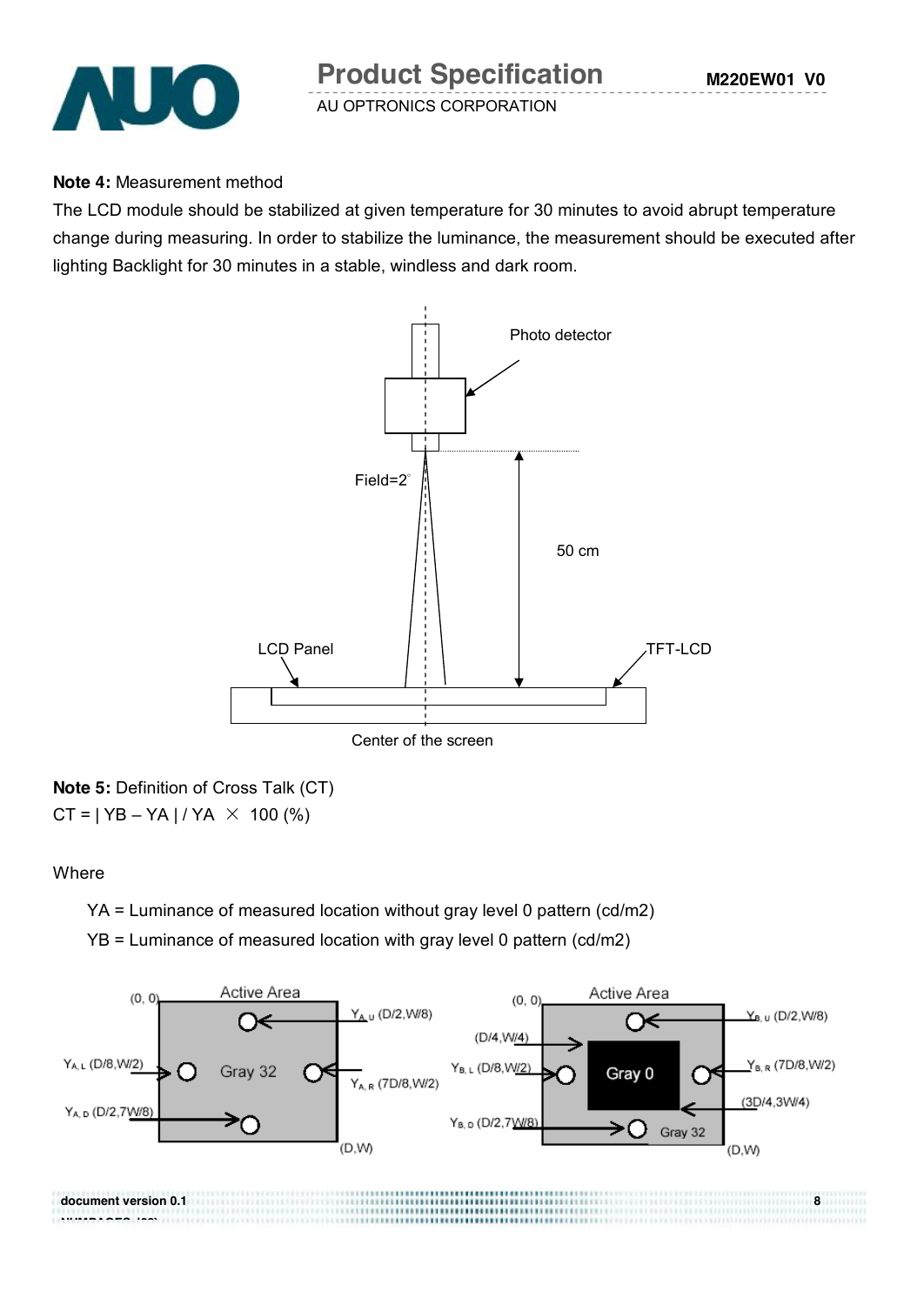

**Note 6:** Definition of response time:

The output signals of photo detector are measured when the input signals are changed from "Full Black" to "Full White" (rising time), and from "Full White" to "Full Black" (falling time), respectively. The response time is interval between the 10% and 90% of amplitudes. Please refer to the figure as below.



#### **Note 7:** Subchecker Pattern

**NUMPAGES |29}**



#### Method: Record dBV & DC value with (WESTAR)TRD-100



**document version 0.1 9 9**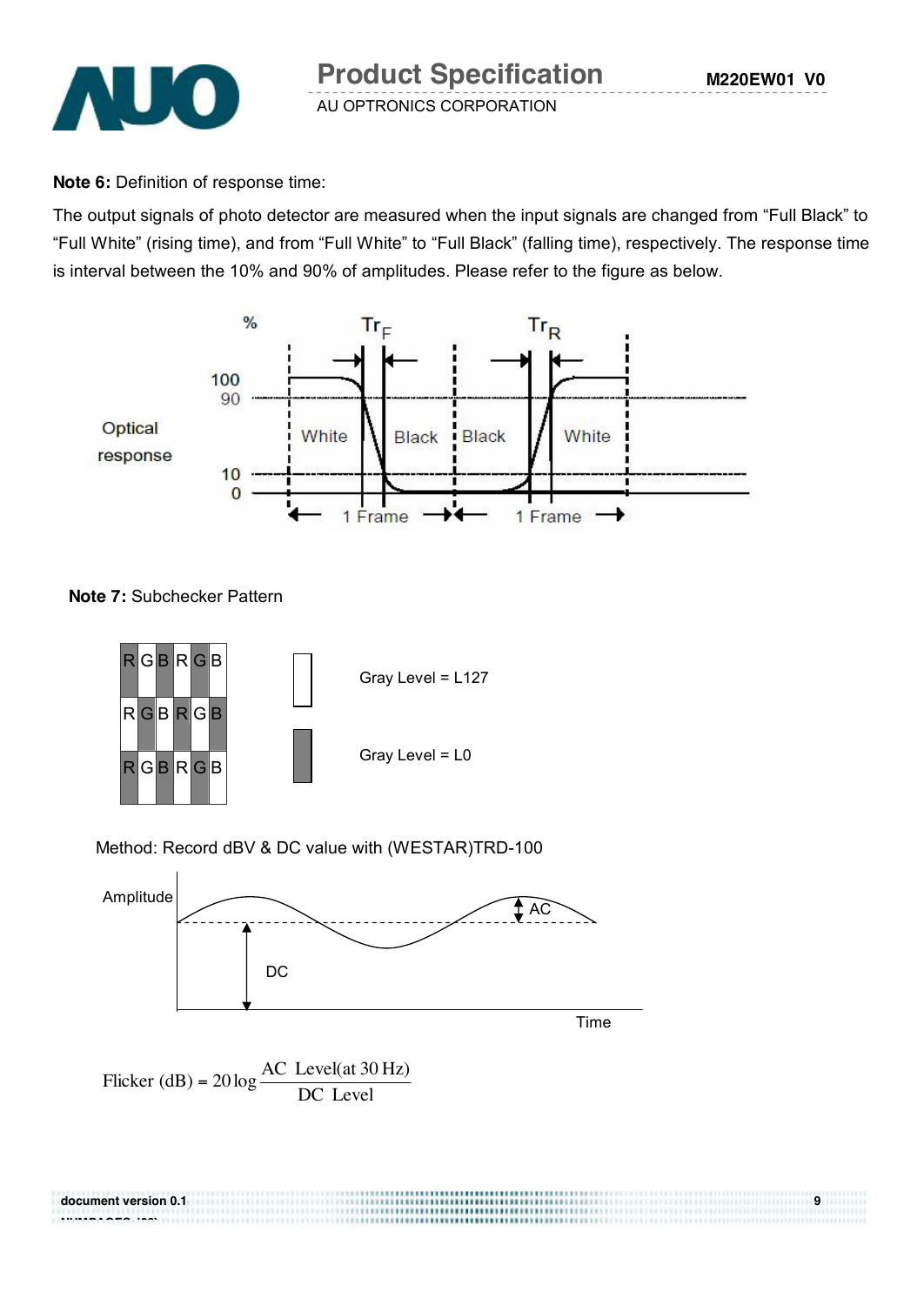

### **3. Functional Block Diagram**

The following diagram shows the functional block of the 22 inches wide Color TFT-LCD Module:



**JAE FI-XB30SSL-HF15 Mating Type: FI-X30S-H**

**YEON HO 35001HS-02L Mating Type: 35001WR-02L or SM02B-BHSS-1-TB**

|                                                                                   | 10 |
|-----------------------------------------------------------------------------------|----|
| ,,,,,,,,,,,,,,,,,,,,,,,,,,,,,,,,,,<br>.<br><b>*******************************</b> |    |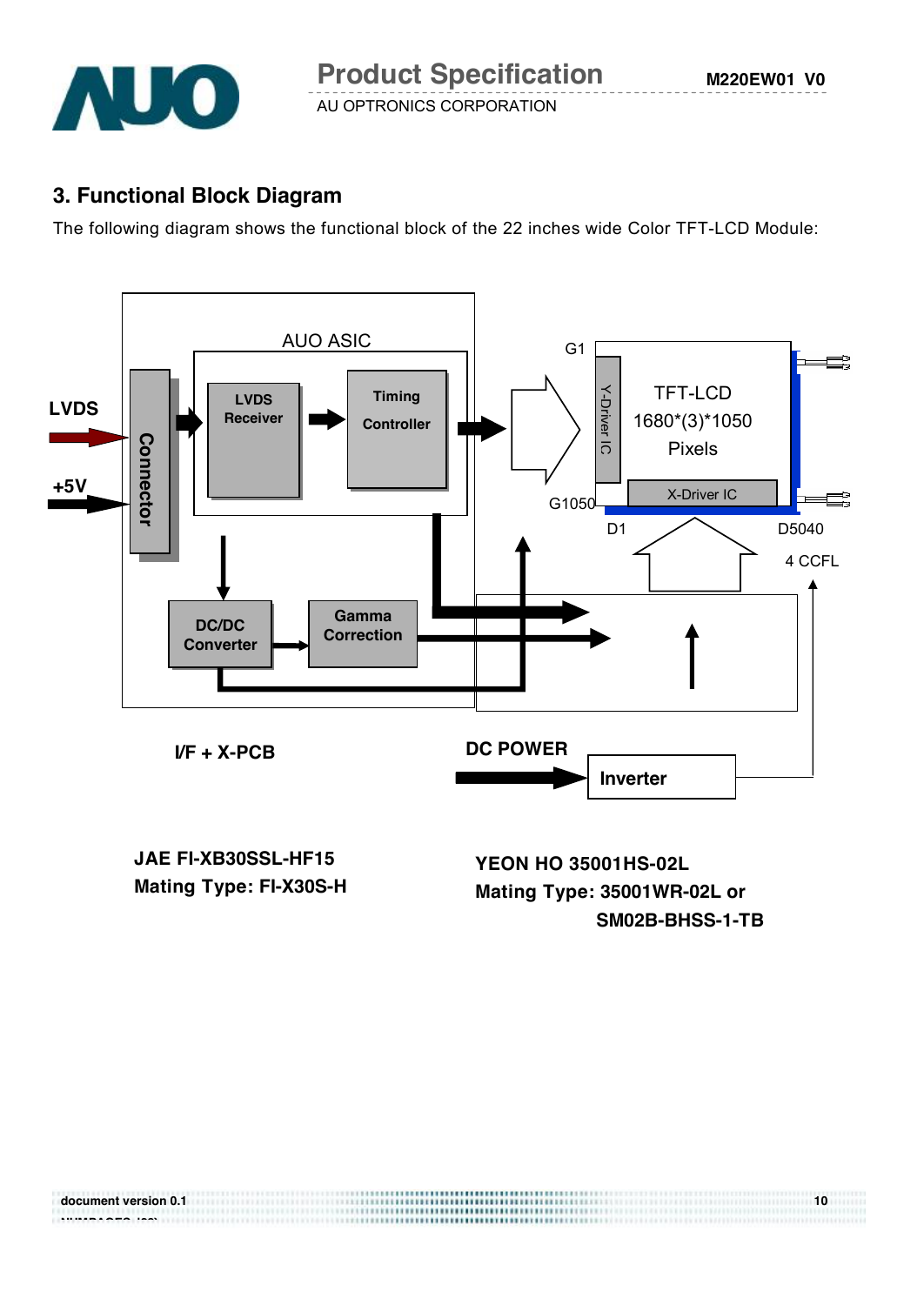

### **4. Absolute Maximum Ratings**

Absolutely maximum rating of the module is as following:

### **4.1 Absolute Ratings of TFT LCD Module**

| <b>Item</b>     | Symbol | Min.   | Max.   | Unit   | <b>Conditions</b> |
|-----------------|--------|--------|--------|--------|-------------------|
| Logic/LCD Drive | VDD    | $-0.3$ | $+5.5$ | [Volt] | Note 1, 2         |
| Voltage         |        |        |        |        |                   |

### **4.2 Absolute Ratings of Backlight Unit**

| <b>Item</b>         | <b>Symbol</b> | Min.                     | Max. | Unit     | <b>Conditions</b> |
|---------------------|---------------|--------------------------|------|----------|-------------------|
| <b>CCFL Current</b> | <b>ICFL</b>   | $\overline{\phantom{0}}$ |      | [mA] rms | Note 1, 2         |

**document version of the contract version of the contract version of the contract version of the contract version of the contract version of the contract version of the contract version of the contract version of the contr** 

| document version 0.1 |  |
|----------------------|--|
|----------------------|--|

**NUMPAGES |29}**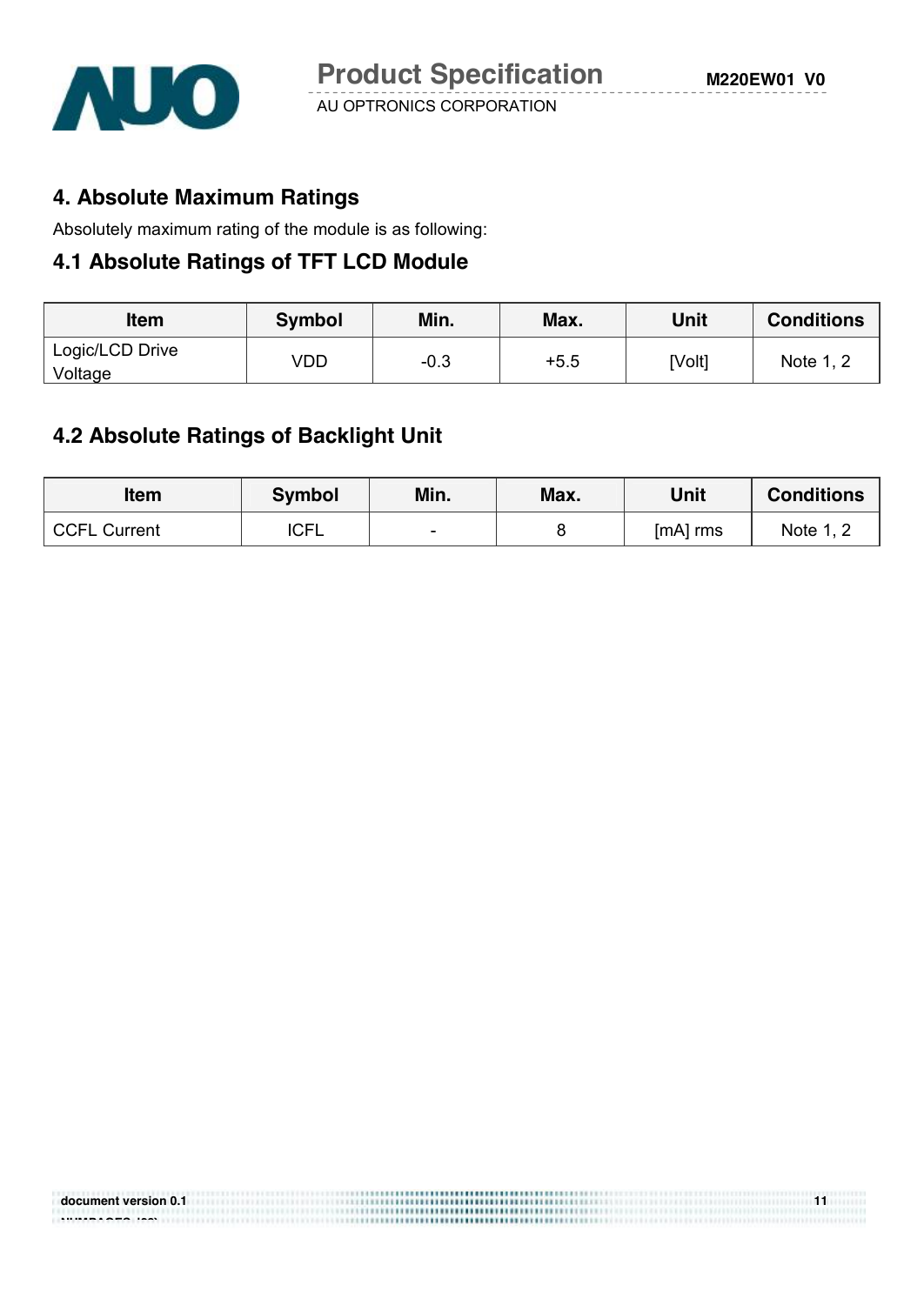

### **4.3 Absolute Ratings of Environment**

| <b>Item</b>                  | <b>Symbol</b> | Min.  | Max.  | <b>Unit</b>                             | <b>Conditions</b> |
|------------------------------|---------------|-------|-------|-----------------------------------------|-------------------|
| <b>Operating Temperature</b> | TOP           |       | $+50$ | $[^{\circ}C]$                           |                   |
| <b>Operation Humidity</b>    | <b>HOP</b>    | 5     | 90    | [%RH]                                   | Note 3            |
| Storage Temperature          | TST           | $-20$ | $+60$ | $\mathsf{I}^\circ\mathsf{C} \mathsf{I}$ |                   |
| <b>Storage Humidity</b>      | <b>HST</b>    | 8     | 90    | [%RH]                                   |                   |

Note 1: With in Ta= 25℃

Note 2: Permanent damage to the device may occur if exceed maximum values

Note 3: For quality performance, please refer to AUO IIS (Incoming Inspection Standard).

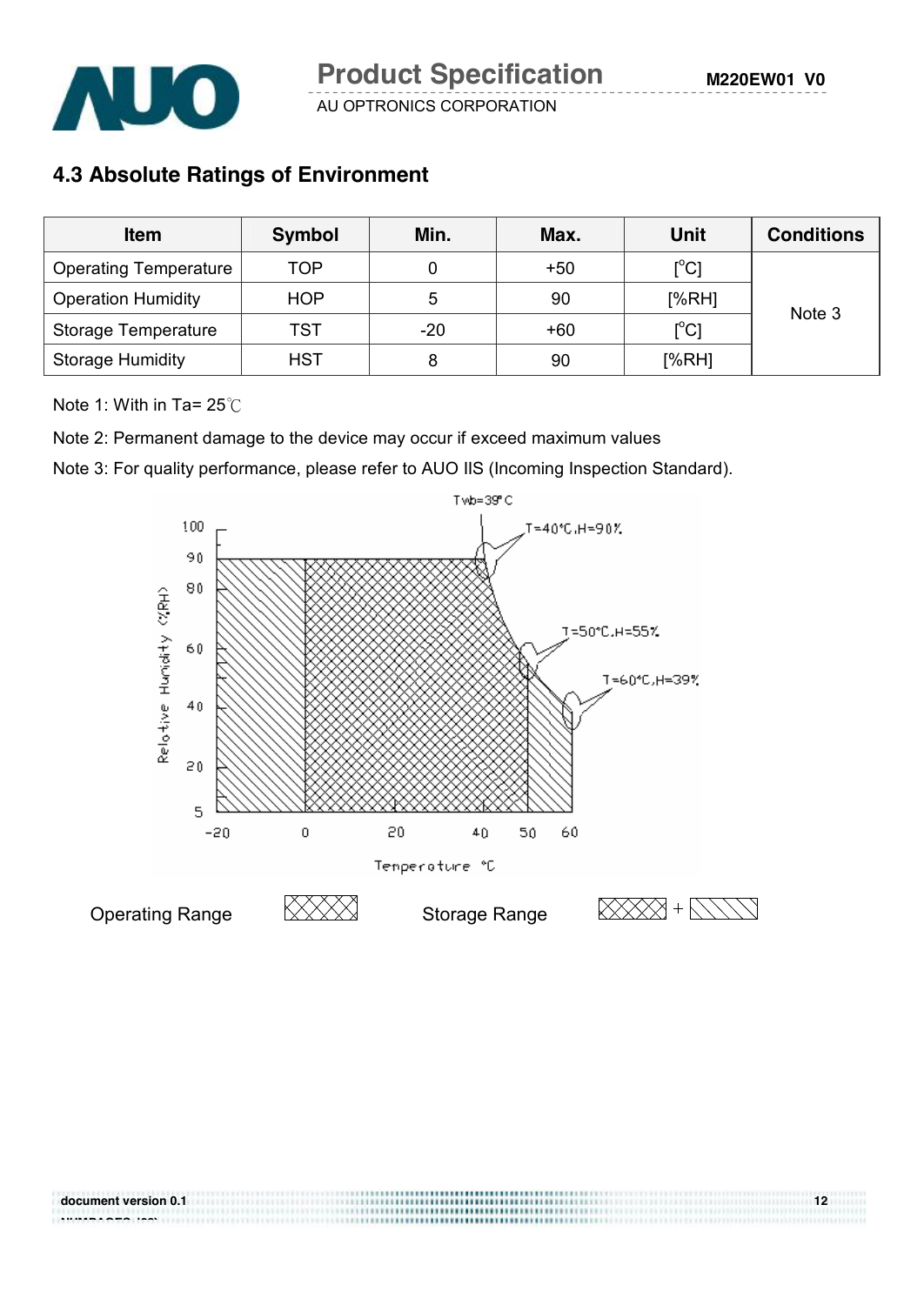#### **5. Electrical characteristics**

#### **5.1 TFT LCD Module**

#### **5.1.1 Power Specification**

Input power specifications are as follows:

| <b>Symble</b> | <b>Parameter</b>           | Min.                     | Typ.                     | Max. | Unit   | <b>Condition</b>                                   |
|---------------|----------------------------|--------------------------|--------------------------|------|--------|----------------------------------------------------|
| <b>VDD</b>    | Logic/LCD Drive<br>Voltage | 4.5                      | 5.0                      | 5.5  | [Volt] | ±10%                                               |
| <b>IDD</b>    | <b>Input Current</b>       | $\overline{\phantom{a}}$ | TBD                      | 1272 | [mA]   | VDD= 5.0V, All Black Pattern<br>At 75Hz            |
| <b>PDD</b>    | <b>VDD Power</b>           | ۰                        | TBD                      |      | [Watt] | VDD= 5.0V, All Black Pattern<br>At 75Hz.<br>Note 1 |
| <b>IRush</b>  | <b>Inrush Current</b>      | $\overline{\phantom{a}}$ | $\overline{\phantom{0}}$ | TBD  | [A]    | Note 2                                             |

Note 1: The variance of VDD power consumption is ±10%.

Note 2: Measurement conditions:



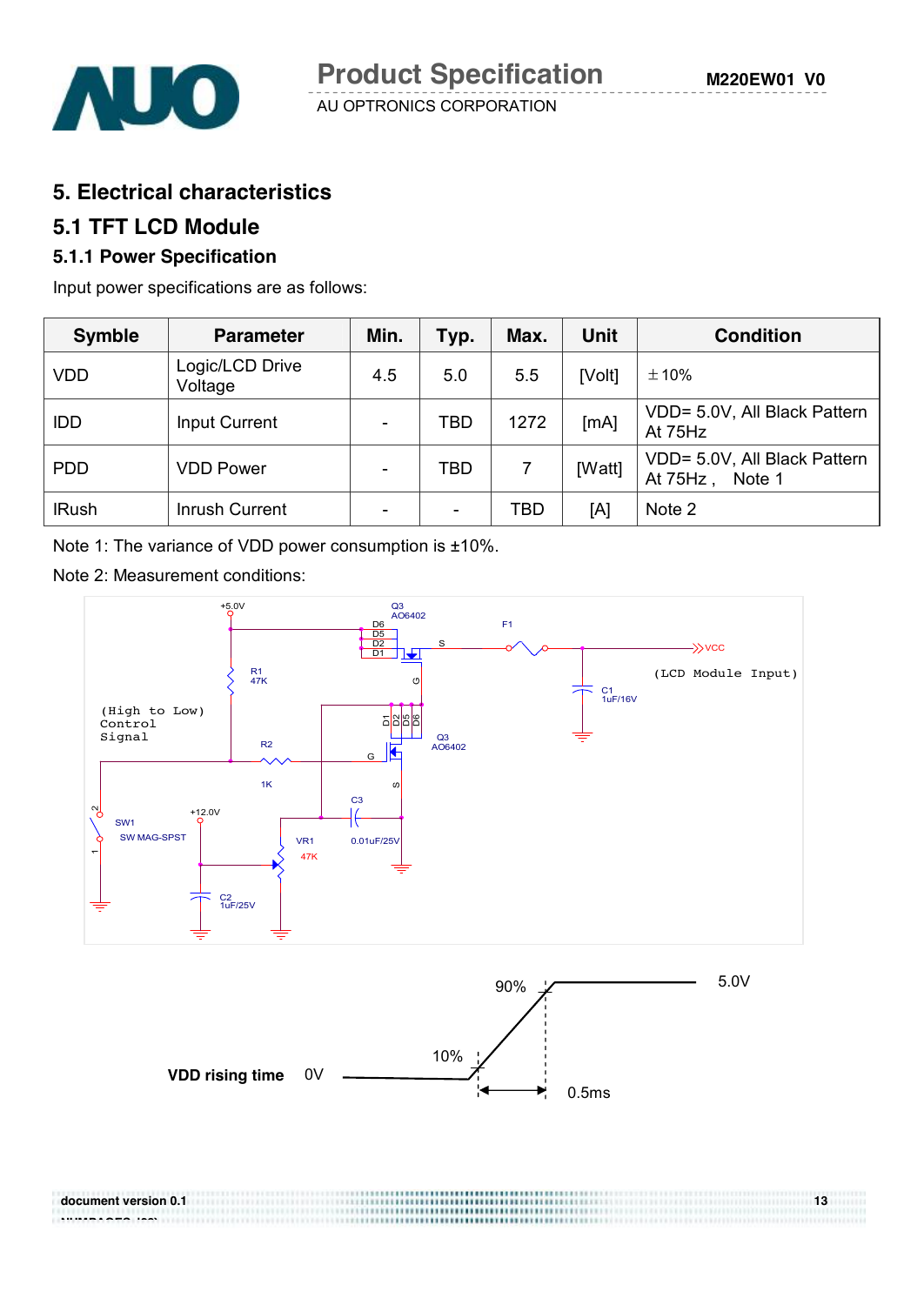

#### **5.1.2 Signal Electrical Characteristics**

Input signals shall be low or Hi-Z state when Vin is off It is recommended to refer the specifications of SN75LVDS82DGG (Texas Instruments) in detail.

Each signal characteristics are as follows;

| Symbol     | <b>Parameter</b>                                    | Min    | Typ | Max                    | <b>Units</b> | <b>Condition</b>             |
|------------|-----------------------------------------------------|--------|-----|------------------------|--------------|------------------------------|
| VTH        | Differential Input<br><b>High Threshold</b>         |        |     | 100                    | [mV]         | $VICM = 1.2V$<br><b>Note</b> |
| <b>VTL</b> | Differential Input<br>Low Threshold                 | $-100$ |     |                        | [mV]         | $VICM = 1.2V$<br><b>Note</b> |
| <b>VID</b> | Input Differential<br>Voltage                       | 100    | 400 | 600                    | [mV]         | <b>Note</b>                  |
| VICM       | Differential Input<br><b>Common Mode</b><br>Voltage | V D /2 |     | <b>VDD-0.4- VID /2</b> | [V]          | $VDD = 3.3V \pm 0.05\%$      |

*Note:* LVDS Signal Waveform

**NUMBER 688 1888 1999** 



**document version 0.1 14 14**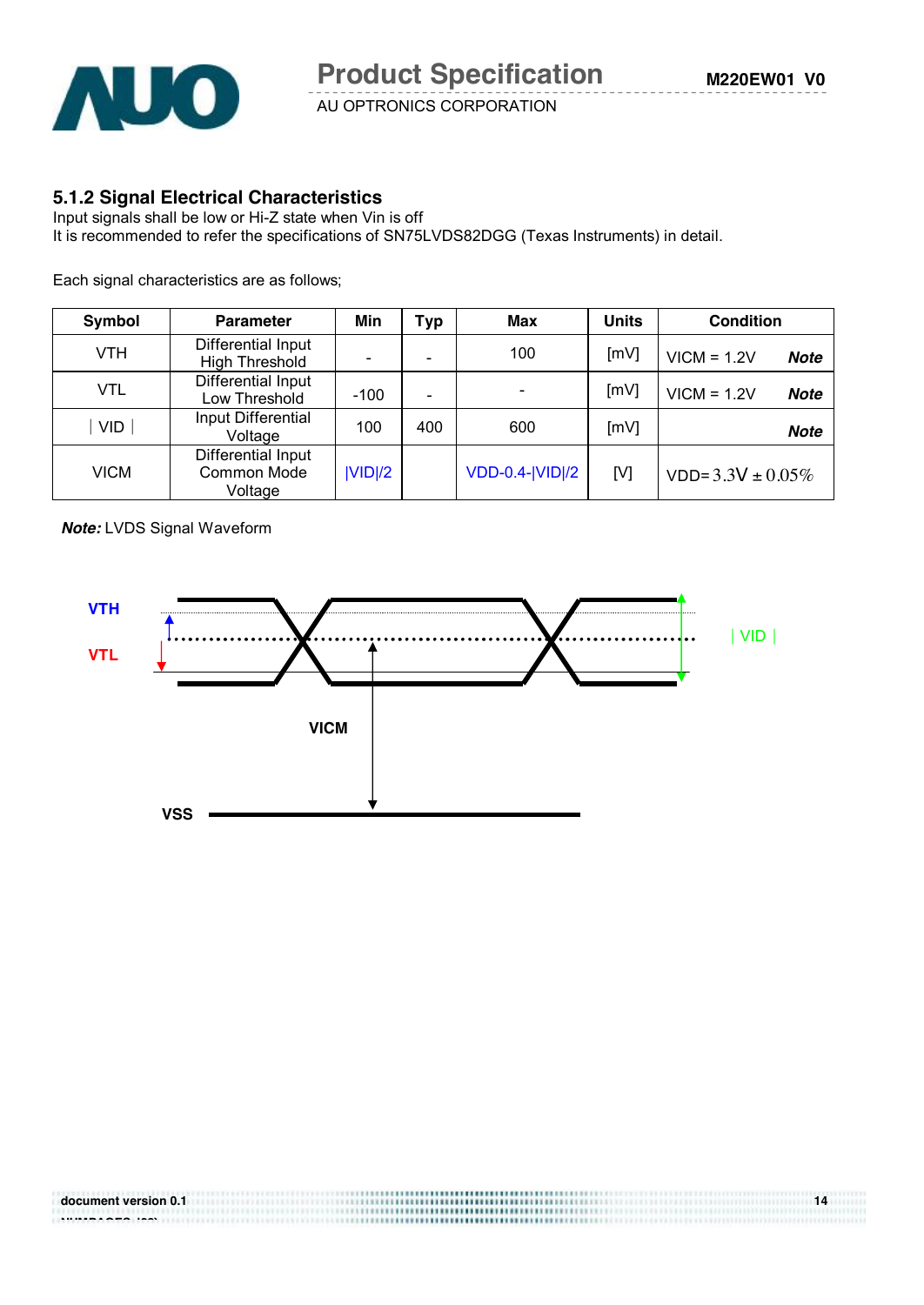

### **5.2 Backlight Unit**

Parameter guideline for CCFL Inverter is under stable conditions at 25℃ (Room Temperature):

| <b>Parameter</b>                                                                    | Min.       | Typ.             | Max. | Unit       | <b>Condition</b> |
|-------------------------------------------------------------------------------------|------------|------------------|------|------------|------------------|
| <b>CCFL Standard Current (ISCFL)</b>                                                | 6.5        | 7.0              | 7.5  | [mA] rms   | Note 2           |
| <b>CCFL Operation Current(IRCFL)</b>                                                | 4.0        | 7.0              | 8.0  | [mA] rms   | Note 2           |
| <b>CCFL Frequency(FCFL)</b>                                                         | 40         | 50               | 60   | [KHz]      | Note $3,4$       |
| CCFL Ignition Voltage(ViCFL, Ta= 0°C)<br>(End of the lamp wire connector)           | <b>TBD</b> |                  |      | [Volt] rms | Note 5           |
| CCFL Ignition Voltage(ViCF, Ta= $25^{\circ}$ C)<br>(End of the lamp wire connector) | <b>TBD</b> |                  |      | [Volt] rms |                  |
| <b>CCFL Operation Voltage (VCFL)</b>                                                |            | 832<br>(Q 7.0mA) |      | [Volt] rms | Note 6           |
| <b>CCFL Power Consumption(PCFL)</b>                                                 |            | 23.5             | TBD. | [Watt]     | Note 6           |
| <b>CCFL Life Time(LTCFL)</b>                                                        | 40,000     | 50,000           |      | [Hour]     | Note 7           |

Note 1: Typ. are AUO recommended design points.

- \*1 All of characteristics listed are measured under the condition using the AUO test inverter.
- \*2 In case of using an inverter other than listed, it is recommended to check the inverter carefully. Sometimes, interfering noise stripes appear on the screen, and substandard luminance or flicker at low power may happen.
- \*3 In designing an inverter, it is suggested to check safety circuit very carefully. Impedance of CCFL, for instance, becomes more than 1 [M ohm] when CCFL is damaged.
- \*4 Generally, CCFL has some amount of delay time after applying kick-off voltage. It is recommended to keep on applying kick-off voltage for 1 [Sec] until discharge.
- \*5 Reducing CCFL current increases CCFL discharge voltage and generally increases CCFL discharge frequency. So all the parameters of an inverter should be carefully designed so as not to produce too much leakage current from high-voltage output of the inverter.
- Note 2: It should be employed the inverter which has "Duty Dimming", if IRCFL is less than 4mA.
- Note 3: CCFL discharge frequency should be carefully determined to avoid interference between inverter and TFT LCD.
- Note 4: The frequency range will not affect to lamp life and reliability characteristics.
- Note 5: CCFL inverter should be able to give out a power that has a generating capacity of over 1,500 voltage. Lamp units need 1,500 voltage minimum for ignition.
- Note 6: The variance of CCFL power consumption is ±10%. Calculator value for reference (ISCFL × VCFL  $\times$  4 = PCFL)
- Note 7: Definition of life: brightness becomes 50% or less than the minimum luminance value of

CCFL..The typical life time of CCFL is on the condition at 7.0 mA lamp current.

| document version 0.1 | <b></b> .<br>                        | 15 |
|----------------------|--------------------------------------|----|
|                      | ,,,,,,,,,,,,,,,,,,,,,,,,,,,,,,,,,,,, |    |
|                      |                                      |    |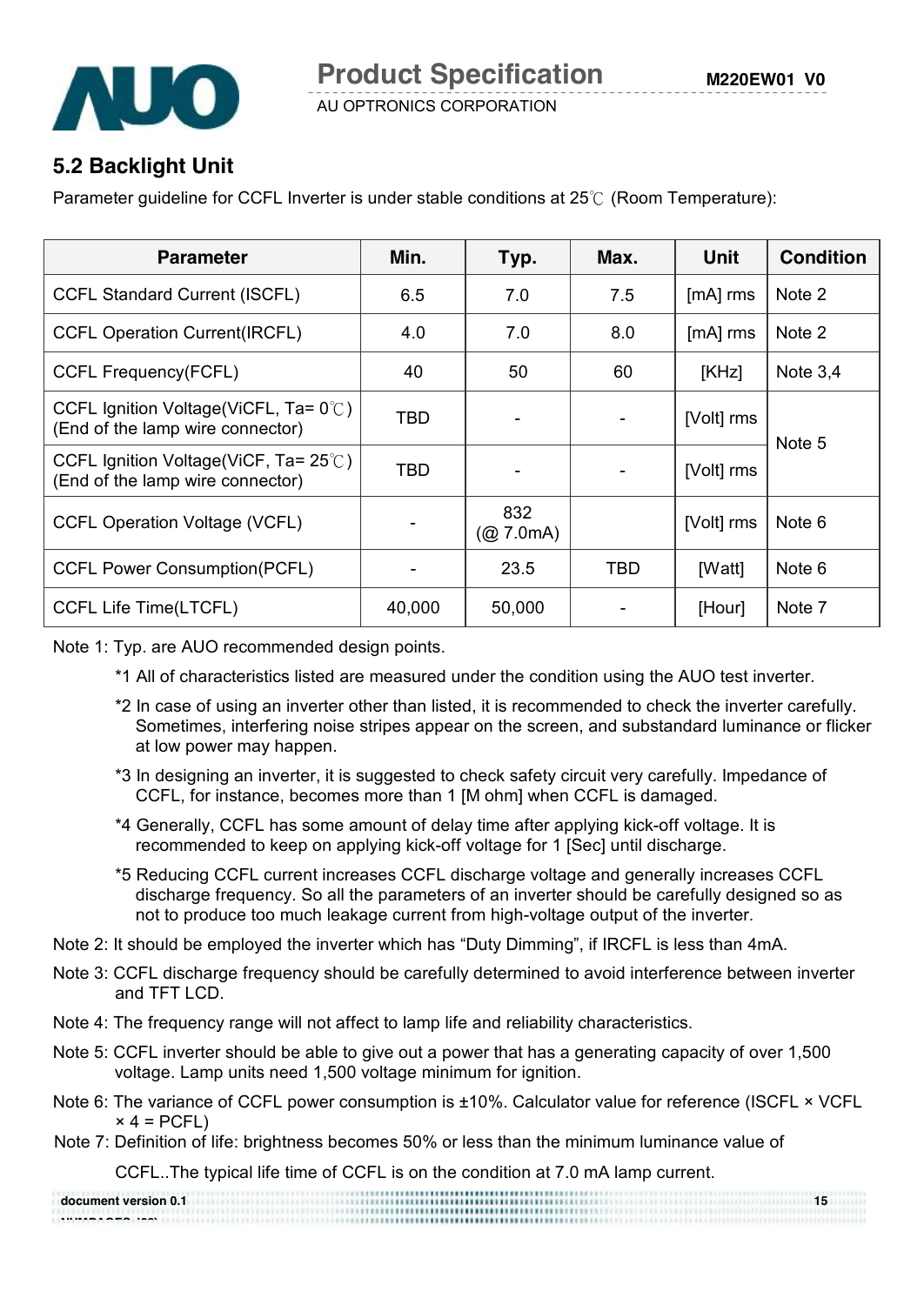......................................

AU OPTRONICS CORPORATION



### **6. Signal Characteristic**

### **6.1 Pixel Format Image**

Following figure shows the relationship of the input signals and LCD pixel format.



**document version 0.1** 16 **NUMPAGES |29}**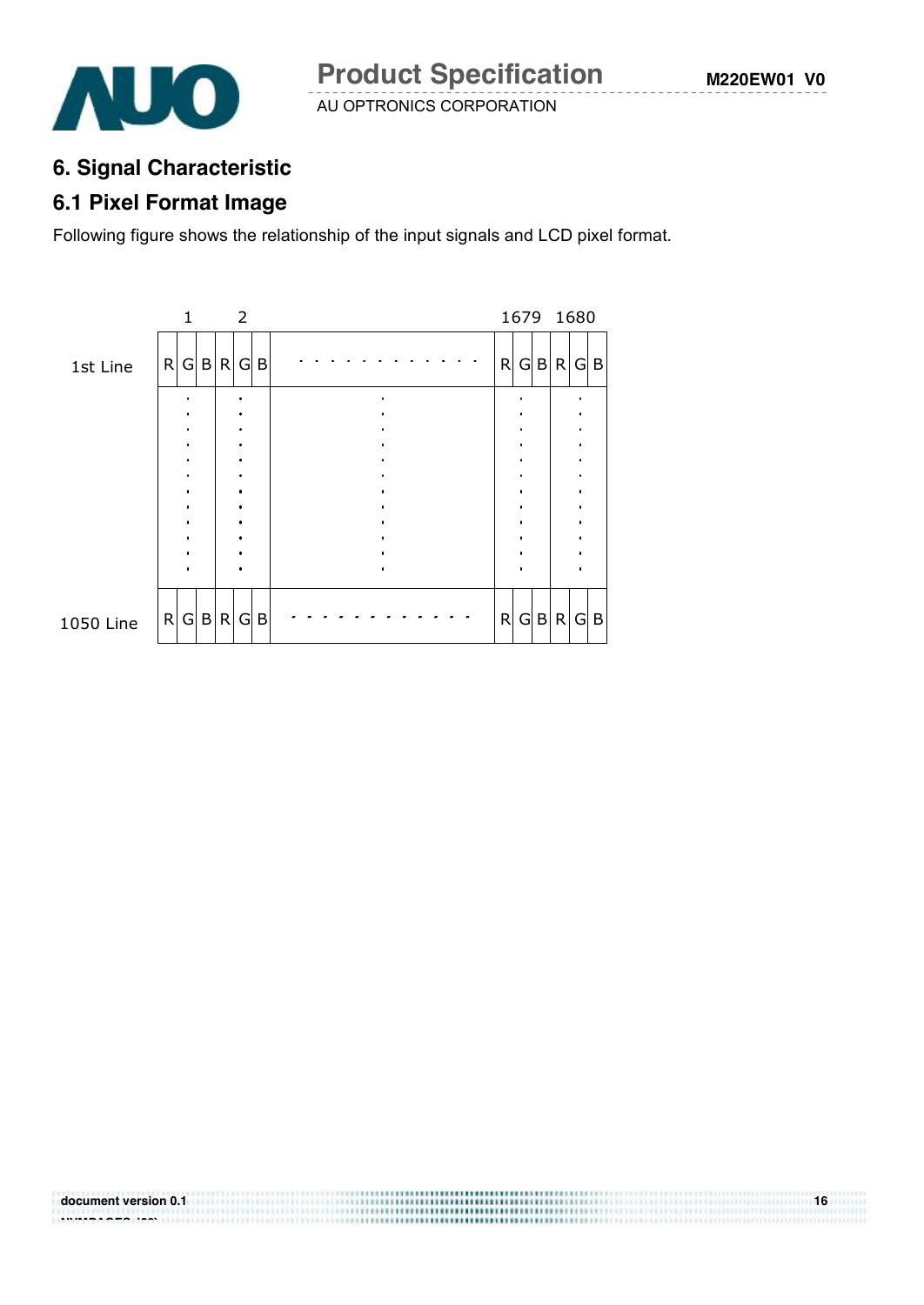

#### **6.2 The Input Data Format**





**Note1:** Normally, DE, VS, HS on EVEN channel are not used. **Note2:** 8-bits signal input. **Note3:** L:NS alike H:Thine alike

**document version 0.1 17 NUMPAGES |29}**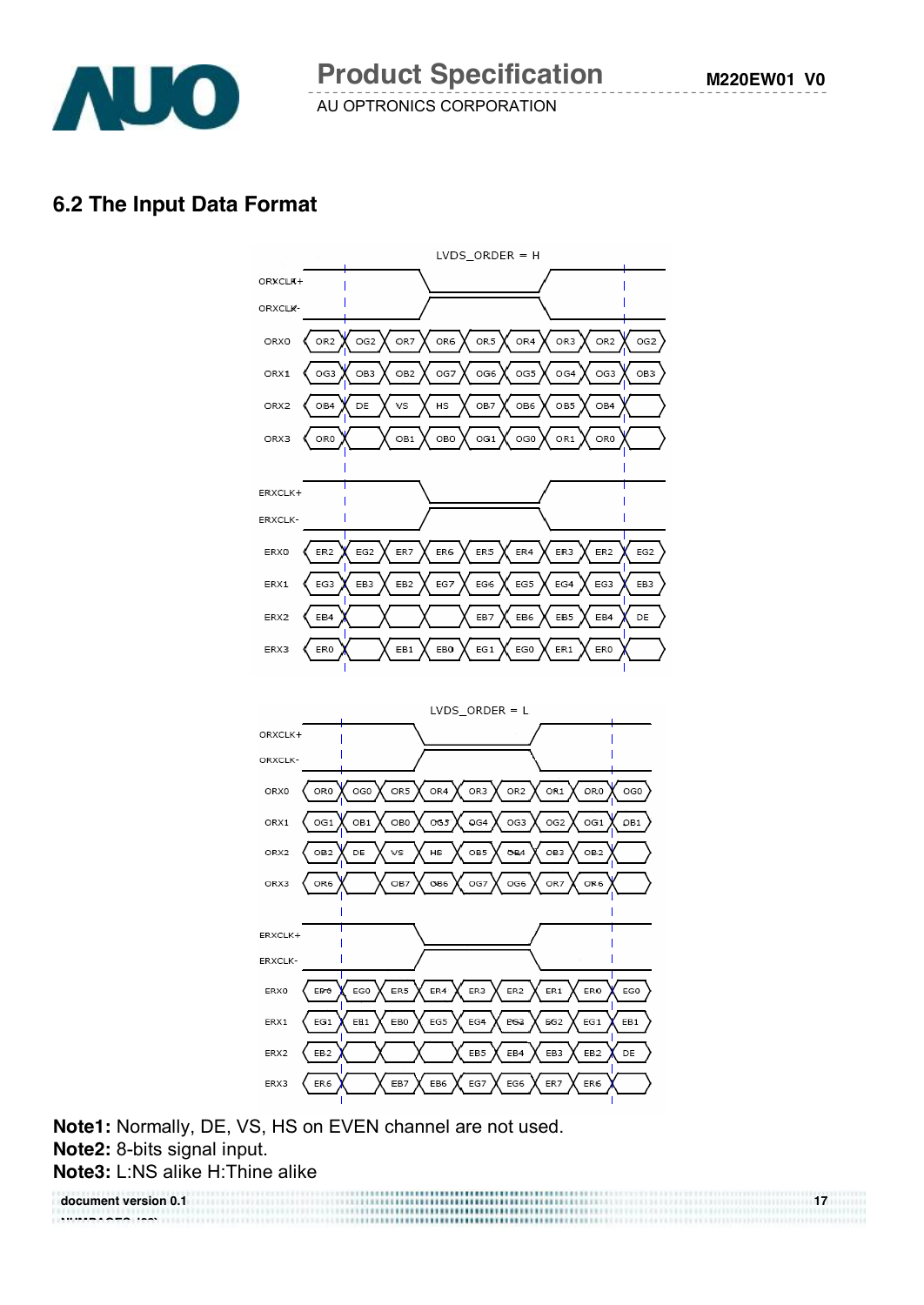



### **6.3 Signal Description**

The module using a pair of LVDS receiver SN75LVDS82(Texas Instruments) or compatible. LVDS is a differential signal technology for LCD interface and high speed data transfer device. Transmitter shall be SN75LVDS83(negative edge sampling) or compatible**.** The first LVDS port(RxOxxx) transmits odd pixels while the second LVDS port(RxExxx) transmits even pixels.

|                         | <b>PIN # SIGNAL NAME</b> | <b>DESCRIPTION</b>                                                       |
|-------------------------|--------------------------|--------------------------------------------------------------------------|
| 1                       | RxOIN0-                  | Negative LVDS differential data input (Odd data)                         |
| $\overline{2}$          | RxOIN0+                  | Positive LVDS differential data input (Odd data)                         |
| 3                       | RxOIN1-                  | Negative LVDS differential data input (Odd data)                         |
| $\overline{\mathbf{4}}$ | RxOIN1+                  | Positive LVDS differential data input (Odd data)                         |
| 5                       | RxOIN2-                  | Negative LVDS differential data input (Odd data, H-Sync, V-Sync, DSPTMG) |
| 6                       | RxOIN2+                  | Positive LVDS differential data input (Odd data, H-Sync, V-Sync, DSPTMG) |
| 7                       | <b>GND</b>               | Power Ground                                                             |
| 8                       | RxOCLKIN-                | Negative LVDS differential clock input (Odd clock)                       |
| 9                       | RxOCLKIN+                | Positive LVDS differential clock input (Odd clock)                       |
| 10                      | RxOIN3-                  | Negative LVDS differential data input (Odd data)                         |
| 11                      | RxOIN3+                  | Positive LVDS differential data input (Odd data)                         |
| 12                      | RxEIN0-                  | Negative LVDS differential data input (Even data)                        |
| 13                      | RxEIN0+                  | Positive LVDS differential data input (Even data)                        |
| 14                      | <b>GND</b>               | Power Ground                                                             |
| 15                      | RxEIN1-                  | Positive LVDS differential data input (Even data)                        |
| 16                      | RxEIN1+                  | Negative LVDS differential data input (Even data)                        |
| 17                      | <b>GND</b>               | Power Ground                                                             |
| 18                      | RxEIN2-                  | Negative LVDS differential data input (Even data)                        |
| 19                      | RxEIN2+                  | Positive LVDS differential data input (Even data)                        |
| 20                      | RxECLKIN-                | Negative LVDS differential clock input (Even clock)                      |
| 21                      | RxECLKIN+                | Positive LVDS differential clock input (Even clock)                      |
| 22                      | RxEIN3-                  | Negative LVDS differential data input (Even data)                        |
| 23                      | RxEIN3+                  | Positive LVDS differential data input (Even data)                        |
| 24                      | <b>GND</b>               | Power Ground                                                             |
| 25                      | <b>NC</b>                | No contact (For AUO test only)                                           |
| 26                      | <b>NC</b>                | No contact (For AUO test only)                                           |
| 27                      | <b>LVDS Format</b>       | L:NS alike H:Thine alike                                                 |
| 28                      | <b>VCC</b>               | +5.0V Power Supply                                                       |
| 29                      | <b>VCC</b>               | +5.0V Power Supply                                                       |
| 30                      | <b>VCC</b>               | +5.0V Power Supply                                                       |

**document version 0.1 18 NUMBER 688 1888**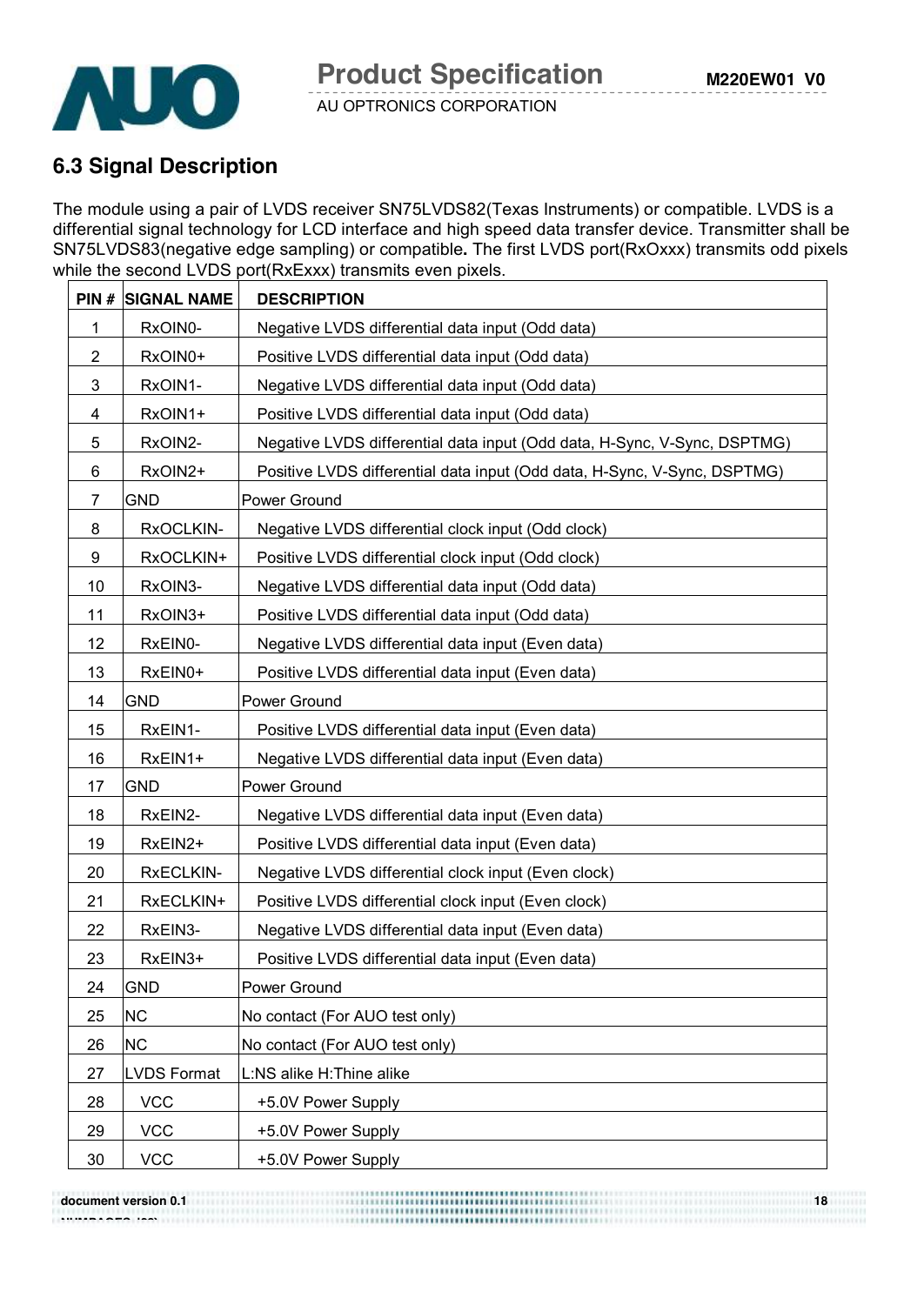

Note1: Start from left side



Note2: Input signals of odd and even clock shall be the same timing. Note3: Please follow PSWG.

**document version 0.1 19 NUMPAGES |29}**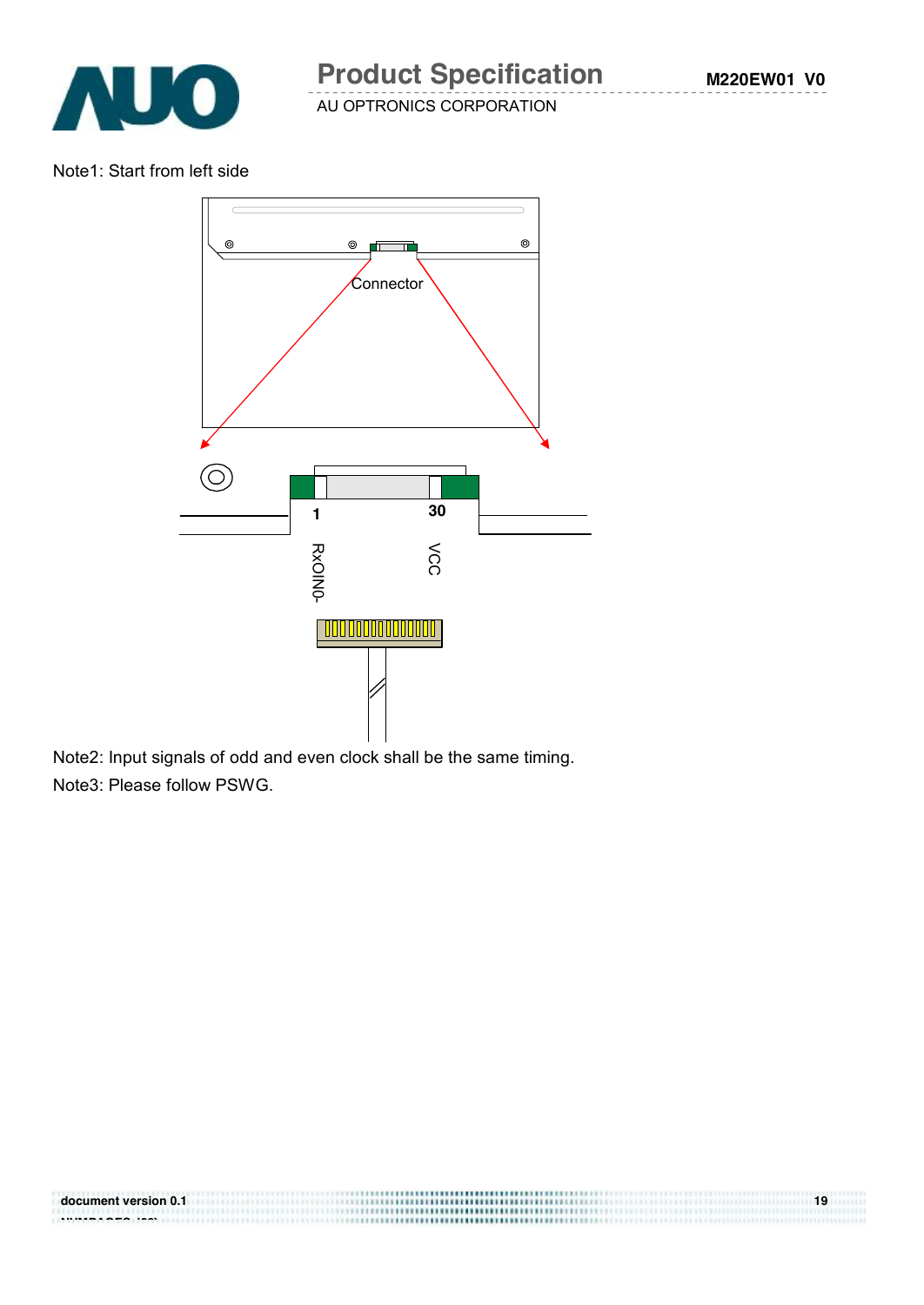

### **6.4 Interface Timing**

#### **6.4.1 Timing Characteristics**

| <b>Signal</b>     | <b>Item</b>     | Symbol                   | Min   | <b>Typ</b> | <b>Max</b>               | <b>Unit</b> |
|-------------------|-----------------|--------------------------|-------|------------|--------------------------|-------------|
|                   | Period          | Tv                       | 1058  | 1066       | 2048                     | Th          |
| Vertical          | Active          | Tdisp(v)                 | 1050  | 1050       | 1050                     | Th          |
| Section           | Blanking        | $Tbp(v) + Tfp(v) + PWvs$ | 8     | 16         | 998                      | Th          |
|                   | Period          | Th                       | 880   | 1128       | 2048                     | Tclk        |
| Horizontal        | Active          | Tdisp(h)                 | 840   | 840        | 840                      | Tclk        |
| Section           | <b>Blanking</b> | Tbp(h)+Tfp(h)+PWhs       | 40    | 288        | 1208                     | Tclk        |
|                   | Period          | Tclk                     | 11.76 | 13.86      | $\overline{\phantom{a}}$ | ns          |
| <b>Clock</b>      | Frequency       | Freq                     | -     | 72.1       | 85                       | <b>MHz</b>  |
| <b>Frame Rate</b> | Frequency       | Frea                     |       | 60         |                          | Hz          |

Note : DE mode only

**NUMPAGES |29}**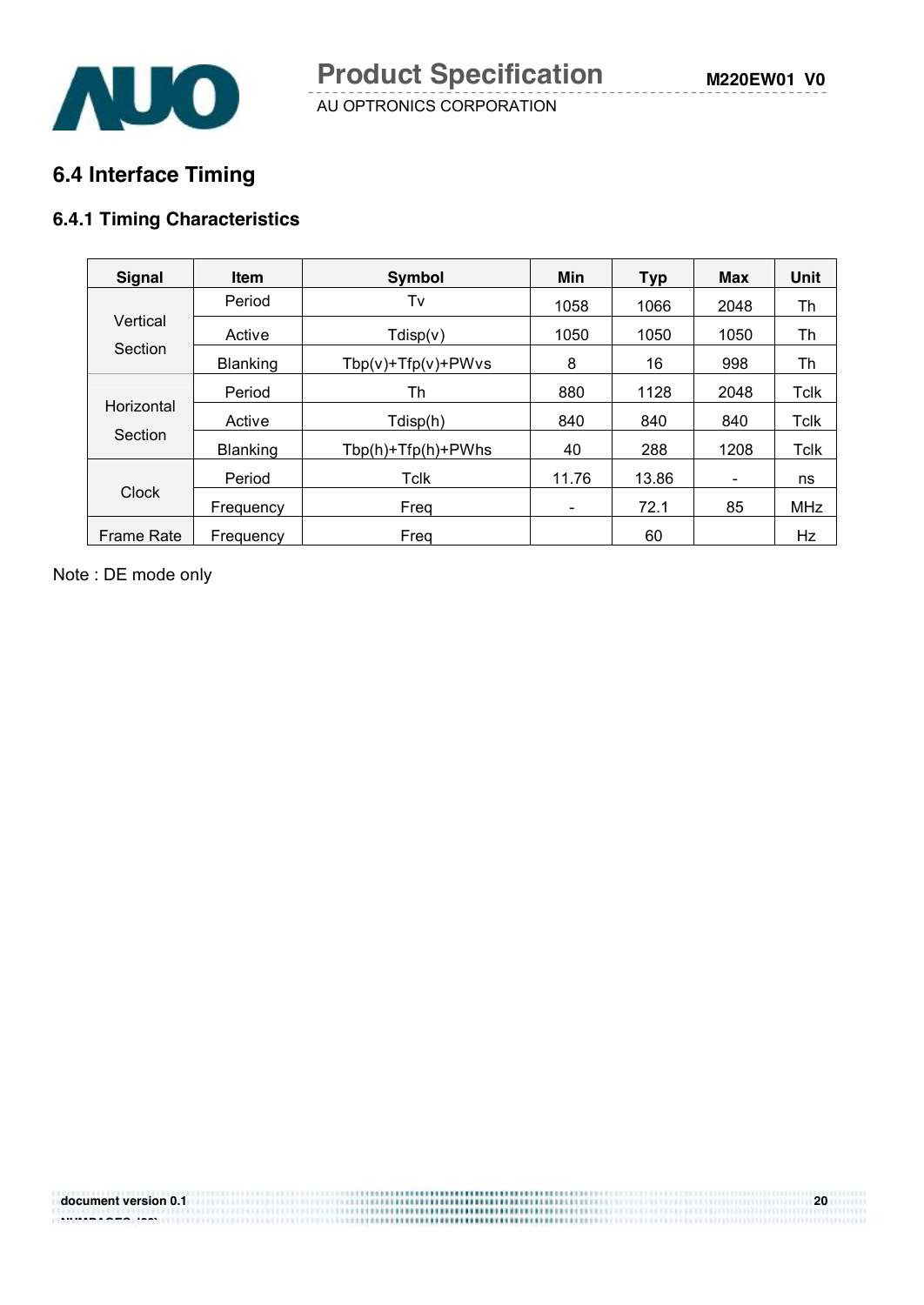

#### **6.4.2 Timing Digram**

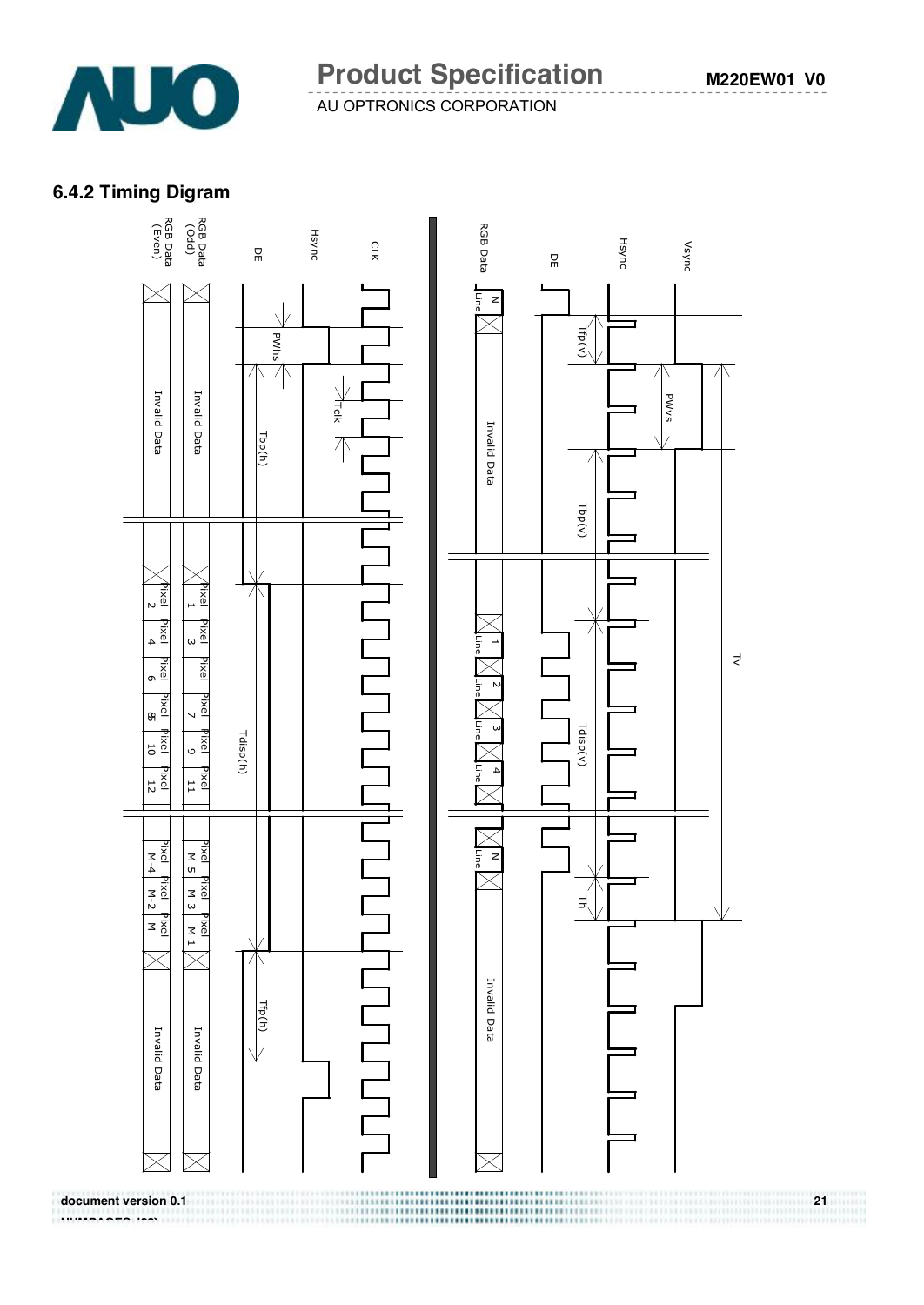

### **6.5 Power ON/OFF Sequence**

VDD power and lamp on/off sequence is as follows. Interface signals are also shown in the chart. Signals from any system shall be Hi-Z state or low level when VDD is off.



#### **Power Sequence Timing**

| <b>Parameter</b> |                  | <b>Value</b> | <b>Unit</b> |      |
|------------------|------------------|--------------|-------------|------|
|                  | Min.             | Typ.         | Max.        |      |
| T <sub>1</sub>   | 0.5              |              | 10          | [ms] |
| T <sub>2</sub>   | $\boldsymbol{0}$ | 40           | 50          | [ms] |
| T <sub>3</sub>   | 200              |              | ۰           | [ms] |
| T <sub>4</sub>   | 200              |              |             | [ms] |
| T <sub>5</sub>   | 0.5              | 16           | 50          | [ms] |
| T <sub>6</sub>   |                  |              | 10          | [ms] |
| T7               | 1000             |              |             | [ms] |

-------------------------------------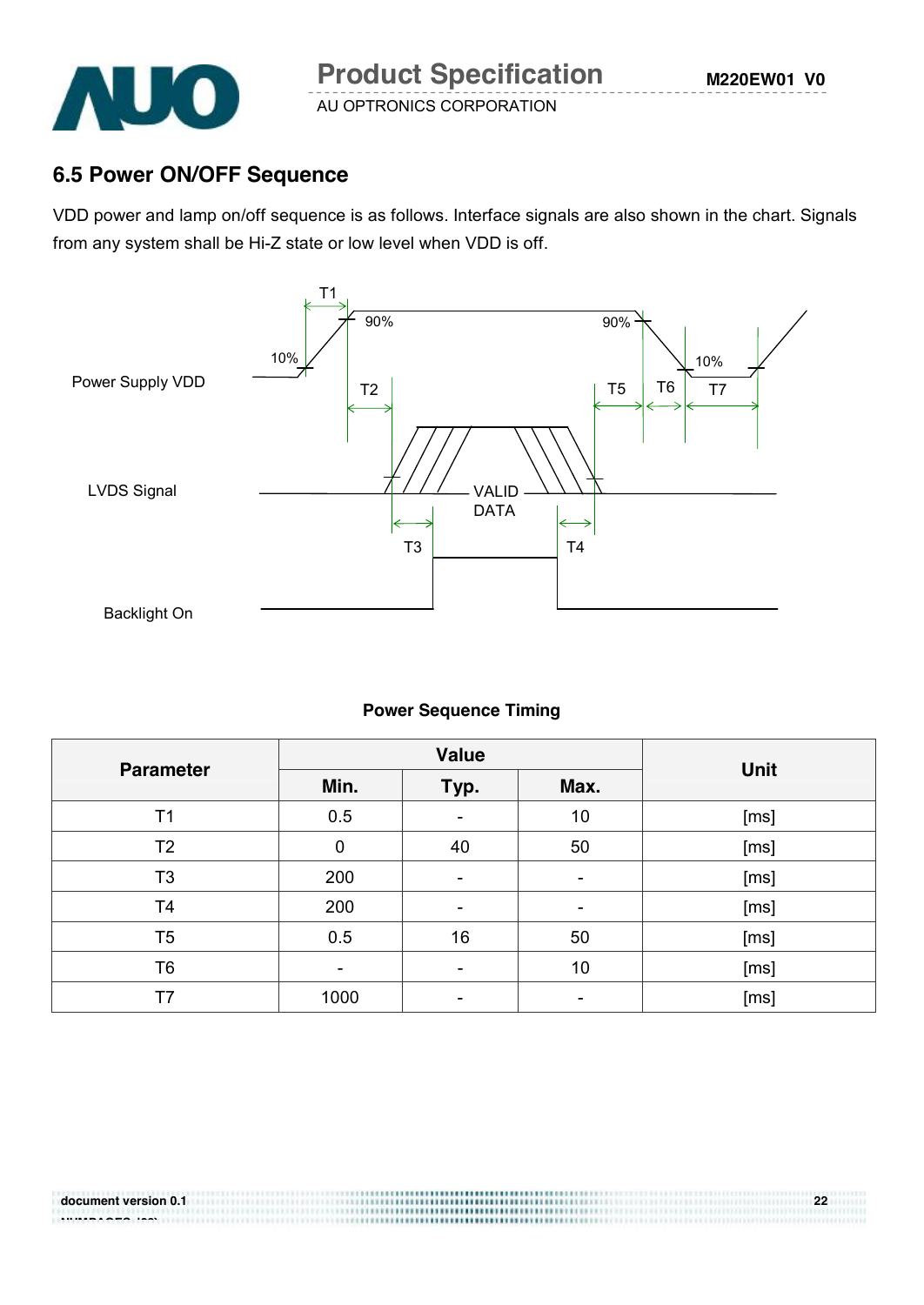

### **7. Connector & Pin Assignment**

Physical interface is described as for the connector on module.These connectors are capable of accommodating the following signals and will be following components.

#### **7.1 TFT LCD Module**

#### **7.1.1 Connector**

| Connector Name / Designation      | Interface Connector / Interface card    |
|-----------------------------------|-----------------------------------------|
| Manufacturer                      | LVDS: LG /JAE compatible                |
| Type Part Number                  | LVDS: GT103-30S-HR16/FI-XB30SSL-HF15    |
| <b>Mating Housing Part Number</b> | FI-X30S-H (Unlocked Type) or equivalent |

#### **7.1.2 Pin Assignment**

| Pin#            | <b>Signal Name</b> | Pin#           | <b>Signal Name</b> |
|-----------------|--------------------|----------------|--------------------|
| 1               | RxOIN0-            | $\overline{2}$ | RxOIN0+            |
| 3               | RxOIN1-            | $\overline{4}$ | RxOIN1+            |
| 5               | RxOIN2-            | 6              | RxOIN2+            |
| $\overline{7}$  | <b>GND</b>         | 8              | RxOCLKIN-          |
| 9               | RxOCLKIN+          | 10             | RxOIN3-            |
| 11              | RxOIN3+            | 12             | RxEIN0-            |
| 13              | RxEIN0+            | 14             | <b>GND</b>         |
| 15 <sub>1</sub> | RxEIN1-            | 16             | RxEIN1+            |
| 17              | <b>GND</b>         | 18             | RxEIN2-            |
| 19              | RxEIN2+            | 20             | <b>RXECLKIN-</b>   |
| 21              | RxECLKIN+          | 22             | RxEIN3-            |
| 23              | RxEIN3+            | 24             | <b>GND</b>         |
| 25              | <b>NC</b>          | 26             | <b>NC</b>          |
| 27              | <b>LVDS Format</b> | 28             | <b>VCC</b>         |
| 29              | <b>VCC</b>         | 30             | <b>VCC</b>         |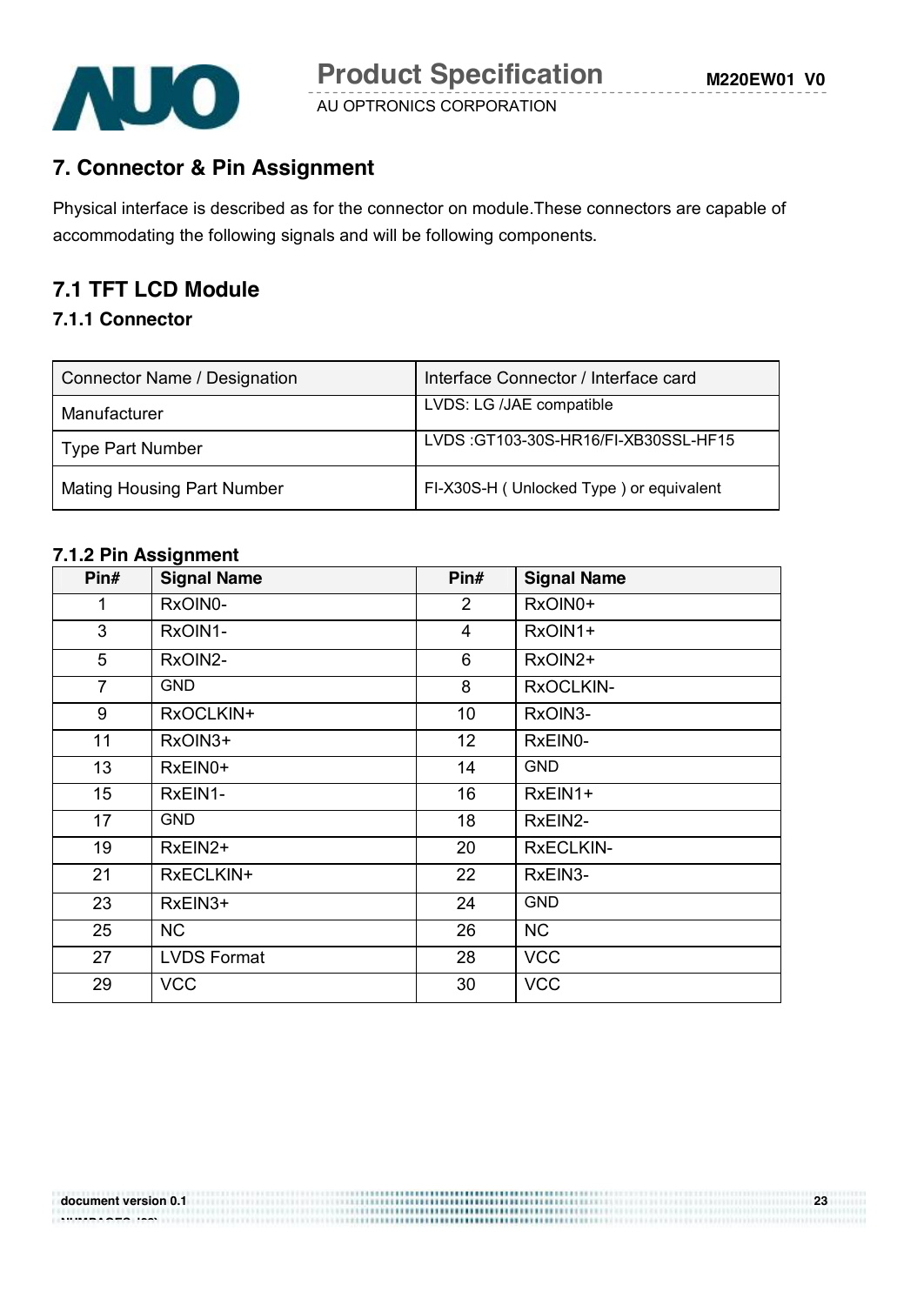

### **7.2 Backlight Unit**

Physical interface is described as for the connector on module. These connectors are capable of accommodating the following signals and will be following components.

| Connector Name / Designation   | Lamp Connector / Backlight lamp |
|--------------------------------|---------------------------------|
| Manufacturer                   | <b>YEONHO</b>                   |
| <b>Type Part Number</b>        | 35001HS-02L                     |
| <b>Mating Type Part Number</b> | 35001WR-02L or SM02B-BHSS-1-TB  |

#### **7.2.1 Signal for Lamp connector**

|       | Connector No. | Pin No.         | Input            | Color             | Function              |
|-------|---------------|-----------------|------------------|-------------------|-----------------------|
| Upper | CN1           |                 | Hot1             | Sky Blue          | High Voltage (Lamp 1) |
|       |               |                 | Cold1            | <b>Black</b>      | Low Voltage (Lamp 1)  |
|       |               |                 | Hot <sub>2</sub> | Pink              | High Voltage (Lamp 2) |
|       |               | CN <sub>2</sub> | ົ                | Cold <sub>2</sub> | White                 |

|       | Connector No. | Pin No. | Input            | Color        | <b>Function</b>       |
|-------|---------------|---------|------------------|--------------|-----------------------|
| Lower | CN3           |         | Hot1             | Sky Blue     | High Voltage (Lamp 3) |
|       |               |         | Cold1            | <b>Black</b> | Low Voltage (Lamp 3)  |
|       | CN4           |         | Hot <sub>2</sub> | Pink         | High Voltage (Lamp 4) |
|       |               | ◠       | Cold2            | White        | Low Voltage (Lamp 4)  |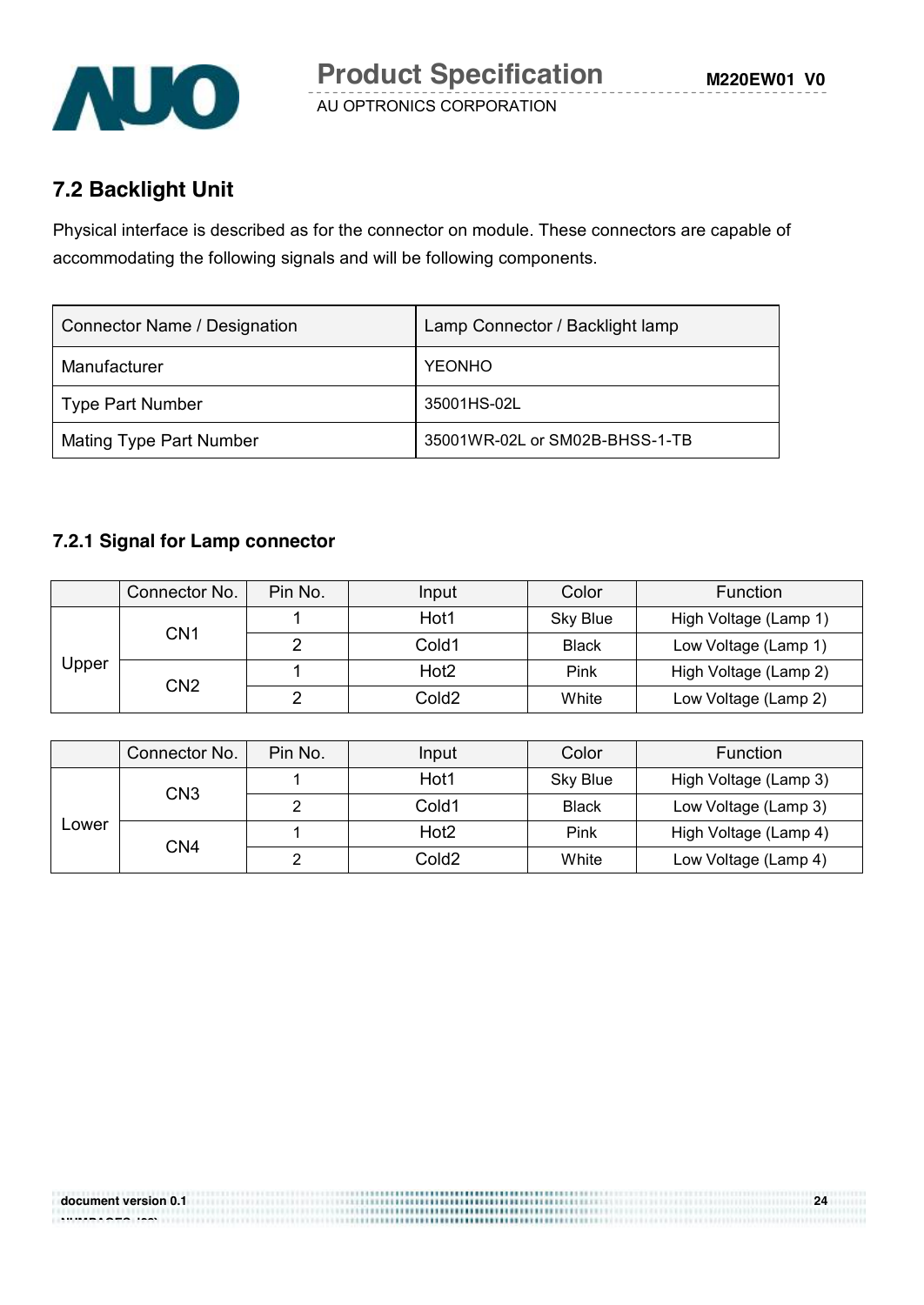

#### **8. Reliability Test**

Environment test conditions are listed as following table.

| <b>Items</b>                             | <b>Required Condition</b>                                                                                                      | <b>Note</b>    |
|------------------------------------------|--------------------------------------------------------------------------------------------------------------------------------|----------------|
| Temperature Humidity Bias (THB)          | Ta= $50^{\circ}$ C, 80%RH, 300hours                                                                                            |                |
| High Temperature Operation (HTO)         | Ta= $50^{\circ}$ C, $50\%$ RH, 300 hours                                                                                       |                |
| Low Temperature Operation (LTO)          | Ta= $0^{\circ}$ C, 300 hours                                                                                                   |                |
| High Temperature Storage (HTS)           | Ta= $60^{\circ}$ C, 300 hours                                                                                                  |                |
| Low Temperature Storage (LTS)            | Ta= $-20^{\circ}$ C, 300 hours                                                                                                 |                |
| <b>Vibration Test</b><br>(Non-operation) | Acceleration: 1.5 G<br>Wave: Random<br>Frequency: 10 - 200 - 10 Hz<br>Sweep: 30 Minutes each Axis (X, Y, Z)                    |                |
| <b>Shock Test</b><br>(Non-operation)     | Acceleration: 50 G<br>Wave: Half-sine<br>Active Time: 20 ms<br>Direction: $\pm X$ , $\pm Y$ , $\pm Z$ (one time for each Axis) |                |
| Drop Test                                | Height: 60 cm, package test                                                                                                    |                |
| Thermal Shock Test (TST)                 | -20°C/30min, 60°C/30min, 100 cycles                                                                                            | 1              |
| On/Off Test                              | On/10sec, Off/10sec, 30,000 cycles                                                                                             |                |
|                                          | Contact Discharge: ± 8KV, 150pF(330Ω) 1sec,<br>8 points, 25 times/ point.                                                      | $\overline{2}$ |
| ESD (ElectroStatic Discharge)            | Air Discharge: $\pm$ 15KV, 150pF(330 $\Omega$ ) 1sec<br>8 points, 25 times/ point.                                             |                |
| <b>Altitude Test</b>                     | Operation: 10,000 ft<br>Non-Operation: 30,000 ft                                                                               |                |

- Note 1: The TFT-LCD module will not sustain damage after being subjected to 100 cycles of rapid temperature change. A cycle of rapid temperature change consists of varying the temperature from -20 $\degree$  to 60 $\degree$ C, and back again. Power is not applied during the test. After temperature cycling, the unit is placed in normal room ambient for at least 4 hours before power on.
- Note 2: According to EN61000-4-2 , ESD class B: Some performance degradation allowed. No data lost. Self-recoverable. No hardware failures.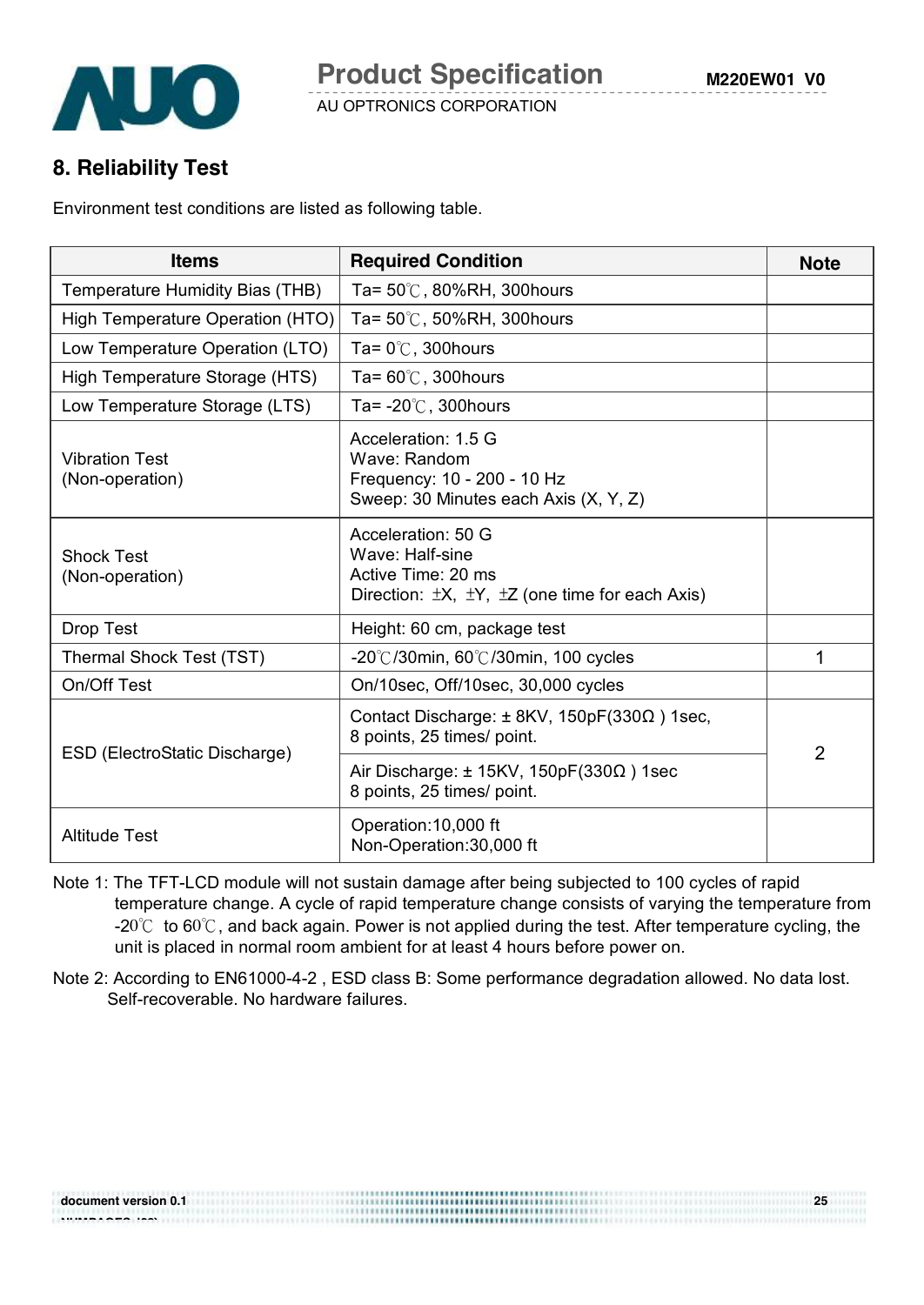

### **9. Shipping Label**

The shipping label format is shown as below.

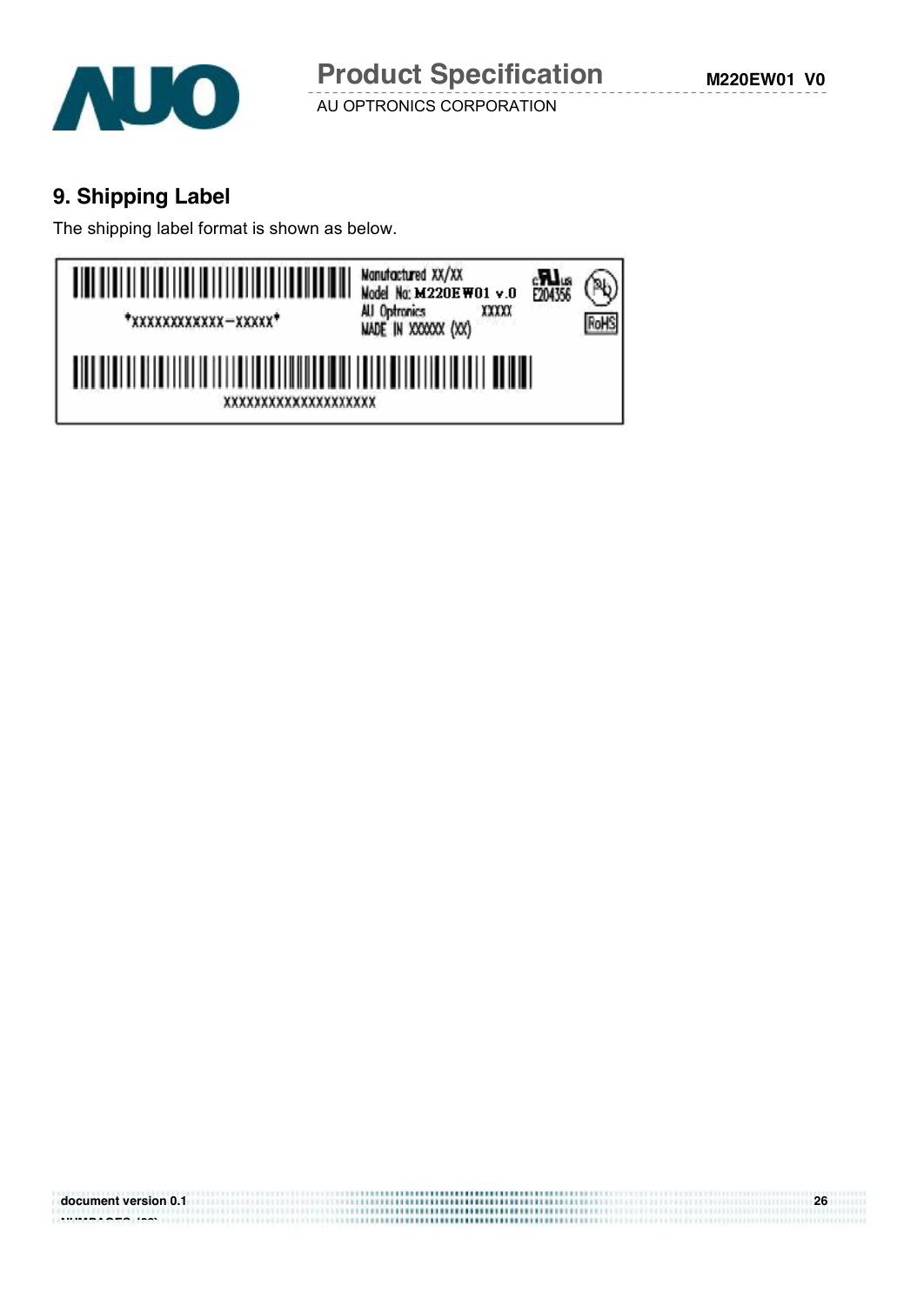

AU OPTRONICS CORPORATION **Product Specification** 

**M220EW01 V0**

#### **10. Mechanical Characteristics**



**document version 0.1 27**  NUMBER **1999** ISLAM CONTINUES IN THE UNITED STATES OF THE UNITED STATES OF THE UNITED STATES OF THE UNITED STATES OF THE UNITED STATES OF THE UNITED STATES OF THE UNITED STATES OF THE UNITED STATES OF THE UNITED STATES OF